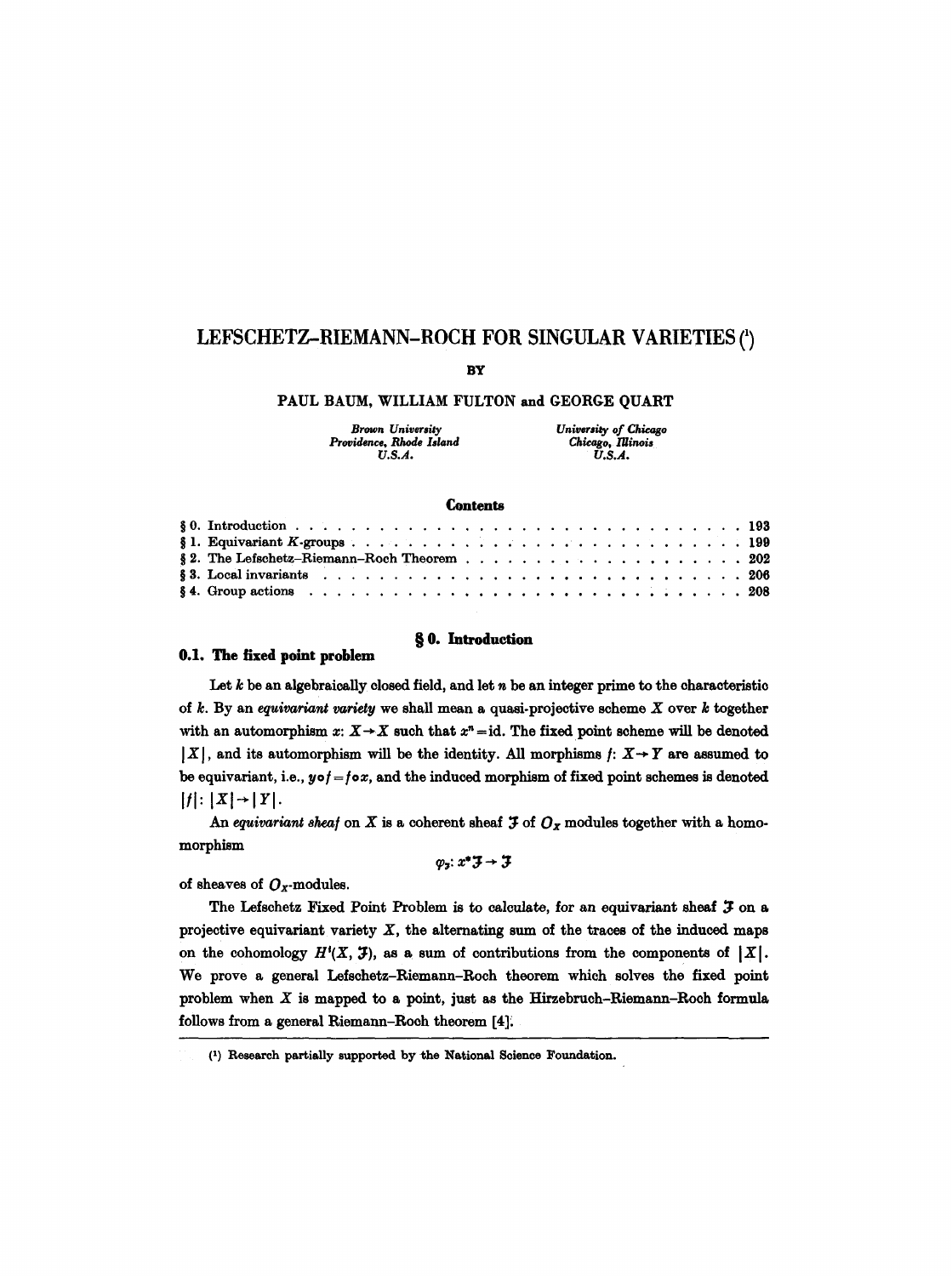In this situation, our theorem extends known results ([2], [7], [10]) to singular varieties, and improves the results announced in [4]. Explicit calculations of the local contributions are given for local complete intersections which generalize in a rather surprising way the Woods Hole Formula for the non-singular case. Both the statement and the proof of the theorem become particularIy natural by using the formalism developed in [5].

# 0.2. K-groups

A morphism  $\psi: \mathcal{F} \rightarrow G$  of equivariant sheaves is a homomorphism of  $O_x$ -sheaves such that  $w \circ \varphi_z = \varphi_o \circ x^*(\psi)$ . The equivariant sheaves on X form an abelian category. If  $f: X \to Y$ is a proper morphism of equivariant varieties, and  $J$  is an equivariant sheaf on  $X$ , then the higher direct image sheaves  $R^i{f_*}(\mathcal{F})$  are equivariant sheaves on Y [7]. Define  $K_0^{eq}X$ (resp.  $K_{eq}^0(X)$  to be the Grothendieck group of all equivariant sheaves (resp. locally free sheaves) on X. Let [ $\mathfrak{F}$ ] be the element in  $K^{eq}_0 X$  (resp,  $K^{0}_{eq} X$ ) represented by an equivariant sheaf (resp. locally free sheaf)  $J$ . The tensor product makes  $K^{0}_{eq}X$  into a ring, and determines a cap product

 $K^0_{\rm eq} X\otimes K^{\rm eq}_0 X\bigcirc K^{\rm eq}_0 X$ 

making  $K_0^{\text{eq}} X$  into a  $K_{\text{eq}}^0 X$ -module. The structure sheaf  $O_X$ , together with its canonical endomorphism, represents the element 1 in  $K^0_{eq}X$ , and a *fundamental class*  $[O_X]$  in  $K^{\text{eq}}_0X$ .

If  $f: X \to Y$  is a morphism, there are induced morphisms  $f^*: K^0_{eq} Y \to K^0_{eq} X$  given by  $f^*[\mathcal{E}]=[f^*\mathcal{E}];$   $K_{eq}^0$  is a contravariant functor from equivariant varieties to rings. If f is proper, define  $f_*$ :  $K_0^{eq}X \to K_0^{eq}Y$  by  $f_*[J]=\sum_{\alpha} (-1)^{\alpha} [R^{\alpha}f_*J]; K_0^{eq}$  is covariant for proper morphisms. There is the usual projection formula

$$
f_*(f^*b \cap a) = b \cap f_*a
$$

for  $b \in K^0_{eq} Y$ ,  $a \in K^{\text{eq}}_0 X$ . Note also that exterior powers  $\Lambda^i \mathcal{E}$  of an equivariant locally free sheaf are naturally equivariant  $(K^0_{eq}X$  is a  $\lambda$ -ring).

## 0.B. Trivial action

In case  $X$  is projective and the automorphism  $x$  is the identity, any equivariant sheaf  $\mathfrak F$  on  $X$  is a finite direct sum of sheaves  $\mathfrak X_a$ , for  $a \in k$ , such that the endomorphism  $\varphi_5-aI$  is nilpotent on  $\mathfrak{F}_a$ . This determines canonical homomorphisms

$$
K_{\text{eq}}^0 X \to K_{\text{abs}}^0 X \otimes \mathbb{Z}[k] \tag{1}
$$

$$
K_0^{\text{eq}} X \to K_0^{\text{abs}} \otimes \mathbb{Z}[k] \tag{2}
$$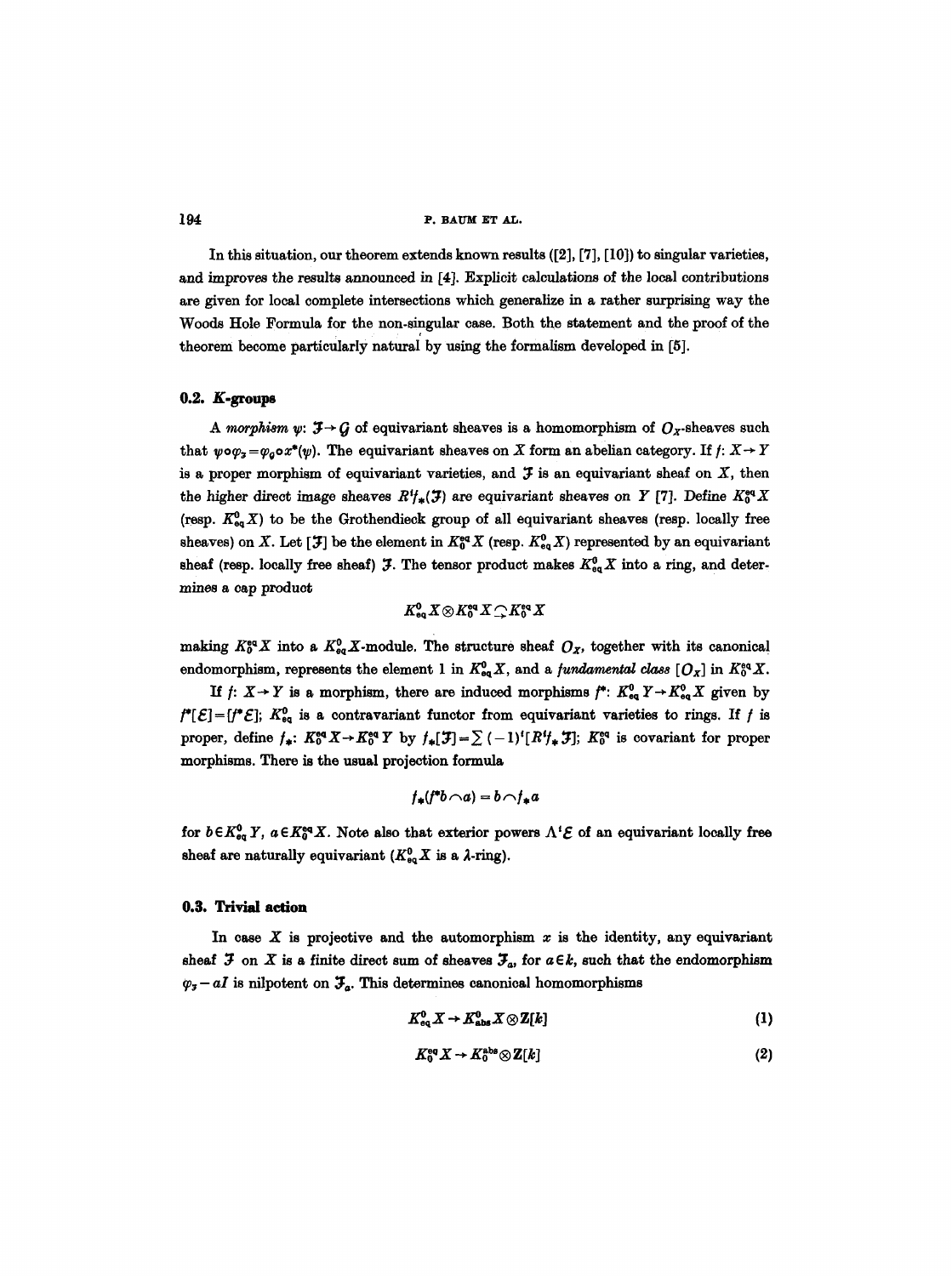taking  $[~\mathcal{F}]$  to  $\sum [\mathcal{F}_a]\otimes[a]$ . Here  $K^0_{\text{abs}}X$  (resp.  $K^{\text{obs}}_0X$ ) is the Grothendieck groups of locally free (resp. coherent) sheaves on  $X$ , without endomorphisms, and  $Z[k]$  is the free abelian group on the elements of k. By considering the filtration on the sheaves  $J_a$  given by the kernels of  $(\varphi_{\pi}-aI)^{i}$ , one sees that (2) is always an isomorphism. If X is singular, however, (1) may fail to be an isomorphism.

### 0.4. The coefficient ring

It follows in particular that for a point,

$$
K^0_{\text{eq}} \text{ (Spec }(k)) = \mathbf{Z}[k];
$$

the product in the ring  $\mathbf{Z}[k]$  is induced by the multiplication in k. Fix a commutative  $\mathbb{Z}[k]$ -algebra  $\Lambda$  such that for each nth root of unity  $a \in k$ ,  $a+1$ , the element  $[1] - [a]$  becomes invertible in  $\Lambda$ . Any finite dimensional vector space H over k with a k-linear endomorphism determines an element in  $K_{eq}^0$  (Spec (k)), and hence an element in  $\Lambda$  by the homomorphism from  $\mathbf{Z}[k]$  to  $\Lambda$ . We write tr (H) for this element in  $\Lambda$ . Note that we may take  $\Lambda = k$ , and this is the usual trace. If the characteristic is positive,  $\Lambda$  may be taken to be the Witt ring of  $k$ , a ring of characteristic zero, and tr becomes the Brauer trace (cf. [7], [14]). The strongest results are obtained by taking  $\Lambda$  to be the localization of  $\mathbf{Z}[k]$ at the multiplicative set generated by the above elements.

## 0.5. A local invariant

If V is a component of  $|X|$  (or a union of several connected components), and X is non-singular in a neighborhood of  $V$ , then  $V$  is also non-singular, and the conormal sheaf *n* to *V* in *X* is an equivariant locally free sheaf on *V*. Then  $\sum (-1)^i [\Lambda' \mathcal{H}]$  determines an element in  $K^0_{eq}$  V, which by the homomorphism (1) of § 0.3 and base extension from  $\mathbf{Z}[k]$  to  $\Lambda$  determines an element

$$
\lambda_{V} X \quad \text{in } K^{0}_{\text{abs}} V \otimes \Lambda.
$$

Since the eigenvalues of the endomorphism on  $\mathcal{U}$  are non-trivial nth roots of unity, our assumption on  $\Lambda$  makes  $\lambda_V X$  invertible in  $K_{\text{abs}}^0 V \otimes \Lambda$  (cf. [7], 4.3 and [6], VI 6.3).

## **0.6,** The Theorem

Let X be an equivariant quasi-projective variety and assume that  $|X|$  is projective. There is a canonical homomorphism

$$
L: K_{\tt eq}^0 X \to K_{\tt abs}^0 X \,|\, X \,|\otimes \Lambda
$$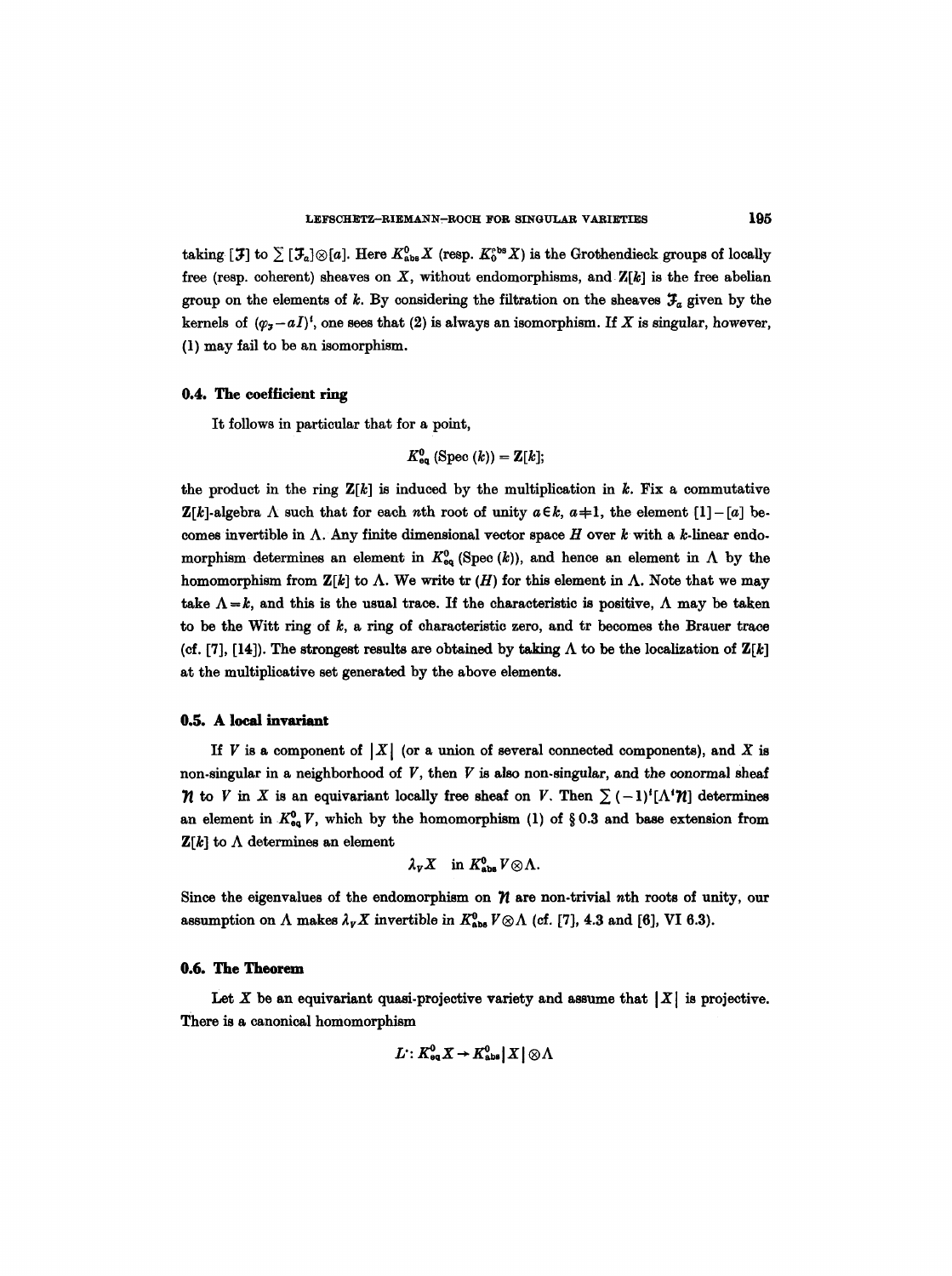obtained by composing the restriction (or pull-back) homomorphism from  $K_{eq}^0 X$  to  $K_{eq}^0 X$ } with the homomorphism (1) of § 0.3 from  $K_{eq}^0[X]$  to  $K_{abs}^0[X] \otimes \mathbb{Z}[k]$ , and then making the base extension from  $\mathbf{Z}[k]$  to  $\Lambda$ . This  $L^r$  is a natural transformation of contravariant functors.

LEFSCHETZ-RIEMANN-ROCH THEOREM. For each equivariant quasi-projective *variety*  $X$  such that  $|X|$  is projective, there is a homomorphism

$$
L: K_0^{\text{eq}} X \to K_0^{\text{abs}} | X | \otimes \Lambda
$$

which is covariant for proper morphisms and compatible with cap products. For each com*ponent V of*  $|X|$  contained in the non-singular locus of X, the component of L.[ $O_x$ ] in  $K_0^{\text{abs}} V \otimes \Lambda$ *is*  $(\lambda_v X)^{-1} \cap [O_v]$ , with  $\lambda_v X$  as in § 0.5.

In general, write  $L[O_X]$  as a sum of terms  $L_VX$  in  $K_0^{abs} V \otimes \Lambda$  corresponding to the decomposition of  $K_0^{\text{abs}}[X]$  into the direct sum of  $K_0^{\text{abs}}V$ , as V varies over the connected components of  $|X|$ . If  $\mathcal E$  is an equivariant locally free sheaf on X, and X is mapped to a point, the covariance and cap product assertions in the theorem give a formula for  $\sum (-1)^t$  tr  $(H^i(X, \mathcal{E}))$  as a sum of terms obtained by restricting  $\mathcal{E}$  to V, capping with  $L_v X$ , and mapping V to a point. For example, if each  $V = P$  is an isolated fixed point, and  $\mathcal{E}(P)$  is the fibre of  $\mathcal E$  at  $P$ , with its induced endomorphism, we have the following corollary.

COROLLARY.  $\sum_i (-1)^i \text{tr} (H^i(X,\mathcal{E})) = \sum_{P \in [X]} \text{tr} (\mathcal{E}(P)) \cdot L_P X$ .

In the non-singular case, this contains known formulas (cf. [2], [7], [15]) with the improvement that the equality takes place in the ring  $\Lambda$ . It is desirable to have an explicit computation of  $L_p X$  in case  $P$  is an isolated singular point.

We give such a formula in case X is a local complete intersection at P in § 3; the expression has a denominator of the expected form, together with an interesting numerator which may well be zero (cf. [3] for further discussion of these numbers). The theorem in § 3 also gives information about  $L_Y X$  in case V is not a point.

The complete statement of the theorem in  $\S 2$  includes the fact that the contribution at a component  $V$  of  $|X|$  depends only on a neighborhood of  $V$  in  $X$ .

#### **0.7. The construction**

We describe the construction of  $L[[\mathcal{F}]]$  in  $K_0^{\text{abs}}[X]\otimes\Lambda$  for an equivariant sheaf  $\mathcal F$ on X. Imbed X equivariantly in a non-singular Y, and resolve  $\mathcal{F}$  by an equivariant complex  $\mathcal E$ . of locally free sheaves on Y. The restriction of  $\mathcal E$ . to | Y| is exact off  $|X|$ , so the alternating sum of homology sheaves

 $\sum (-1)^{i} [\mathcal{H}_{i}(\mathcal{E},|_{|Y|})]$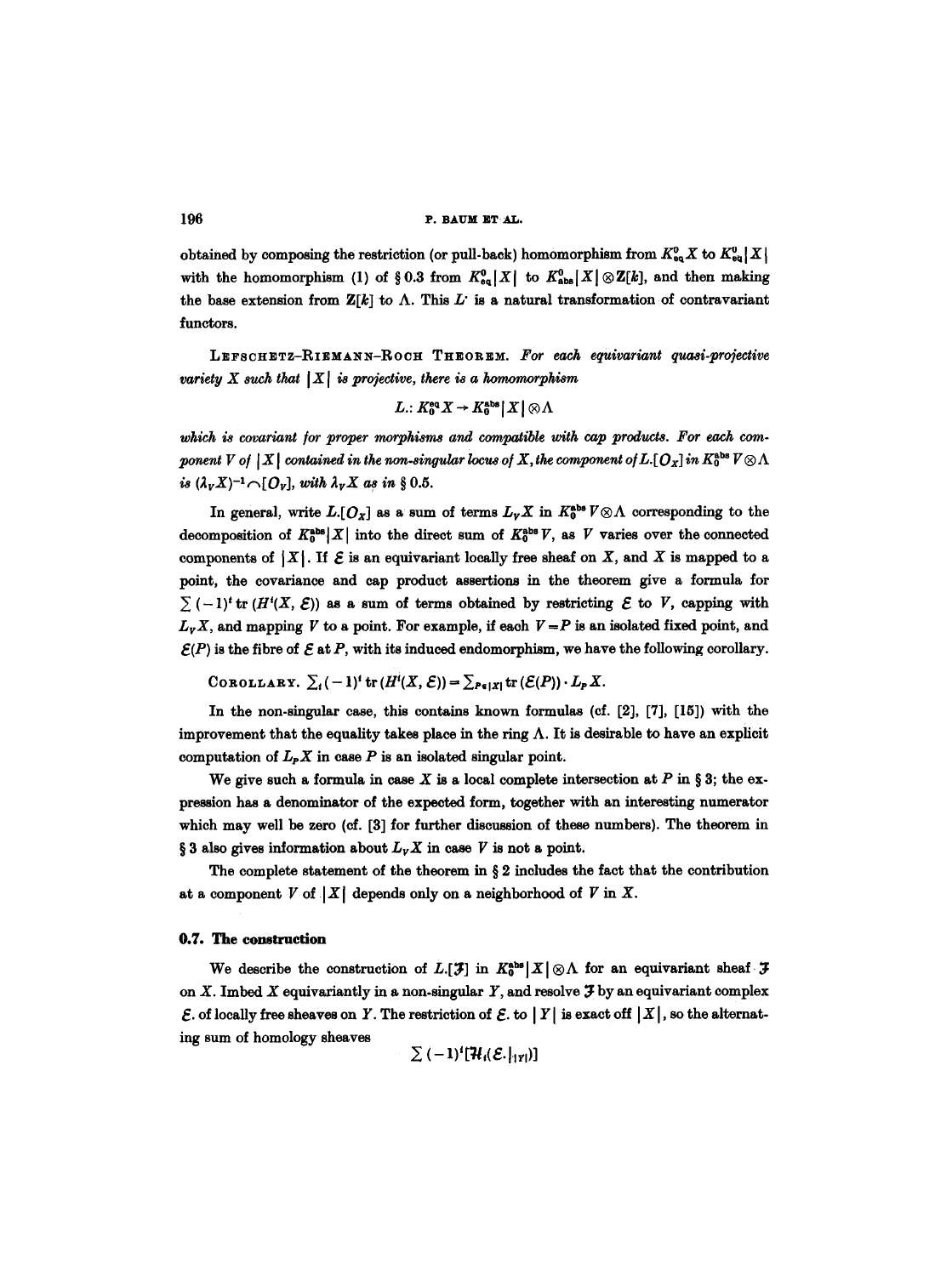defines an element in  $K_0^{\circ q} |X|$ , or an element  $\eta$  in  $K_0^{\text{abs}} |X| \otimes \Lambda$ , applying homomorphism  $(2)$  of § 0.3. Then

$$
L[\mathcal{F}] = |i|^*(\lambda_{|Y|}Y)^{-1} \cap \eta
$$

where  $|i|$  is the inclusion of  $|X|$  in  $|Y|$ , and  $\lambda_{|Y|} Y$  is the element defined in § 0.5. As in [5], the essential step is to prove that this element is independent of the choices.

#### **0.8. Related results**

The Lefschetz-Riemann-Roch maps

$$
L: K_{\text{eq}}^0 X \to K_{\text{abs}}^0 | X | \otimes \Lambda
$$
  

$$
L: V_{\text{eq}} V \to V_{\text{abs}} | V | \otimes \Lambda
$$

and

$$
L\colon \mathbf{V}^0 \to \mathbf{V}^0
$$

may be composed with non-equivariant Riemann-Roch maps

$$
\tau: K_{\text{abs}}^0 | X | \otimes \Lambda \to H^* | X | \otimes \Lambda
$$
  

$$
\tau: K_{0}^{\text{abs}} | X | \otimes \Lambda \to H^* | X | \otimes \Lambda
$$

and

constructed in [4] and [5]. We may take  $H$  and  $H$ . to be (1) singular cohomology and homology, if  $k = 0$  and  $\Lambda$  is a Q-algebra, or (2) the Chow rational equivalence homologycohomology theory, for any  $k$ , if  $\Lambda$  is a Q-algebra, or (3) topological K-cohomology and homology, if  $k = 0$  and  $\Lambda$  is any algebra satisfying the condition in §0.4. In (1) and (2)  $\tau$  is the Chern character. In each case, the compositions give homomorphisms

and

$$
K_{\text{eq}}^{0} X \to H^{\ast} | X | \otimes \Lambda
$$
  

$$
K_{0}^{\text{eq}} X \to H. | X | \otimes \Lambda
$$

satisfying the same formal properties as in the main theorem in  $\S 2$ . It is these versions of Lefschetz-Riemann-Roch that were referred to in [4]. They specialize to Riemann-Roch when the automorphisms are all identity maps. They were originally proved by making all the arguments of [4] equivariant, a task that is quite straightforward except perhaps in case (2). B. Moonen has also carried out part of this program in case (1). Cases (1) and (2) extend Donovan's work [7] to singular varieties in the same way that [4] extended Grothendieck-Riemann-Roch to singular varieties.

Note that in the ease of isolated fixed points, the use of the (trivial) Riemann-Roch theorems only weakens the result, in cases (1) and (2), by throwing away torsion.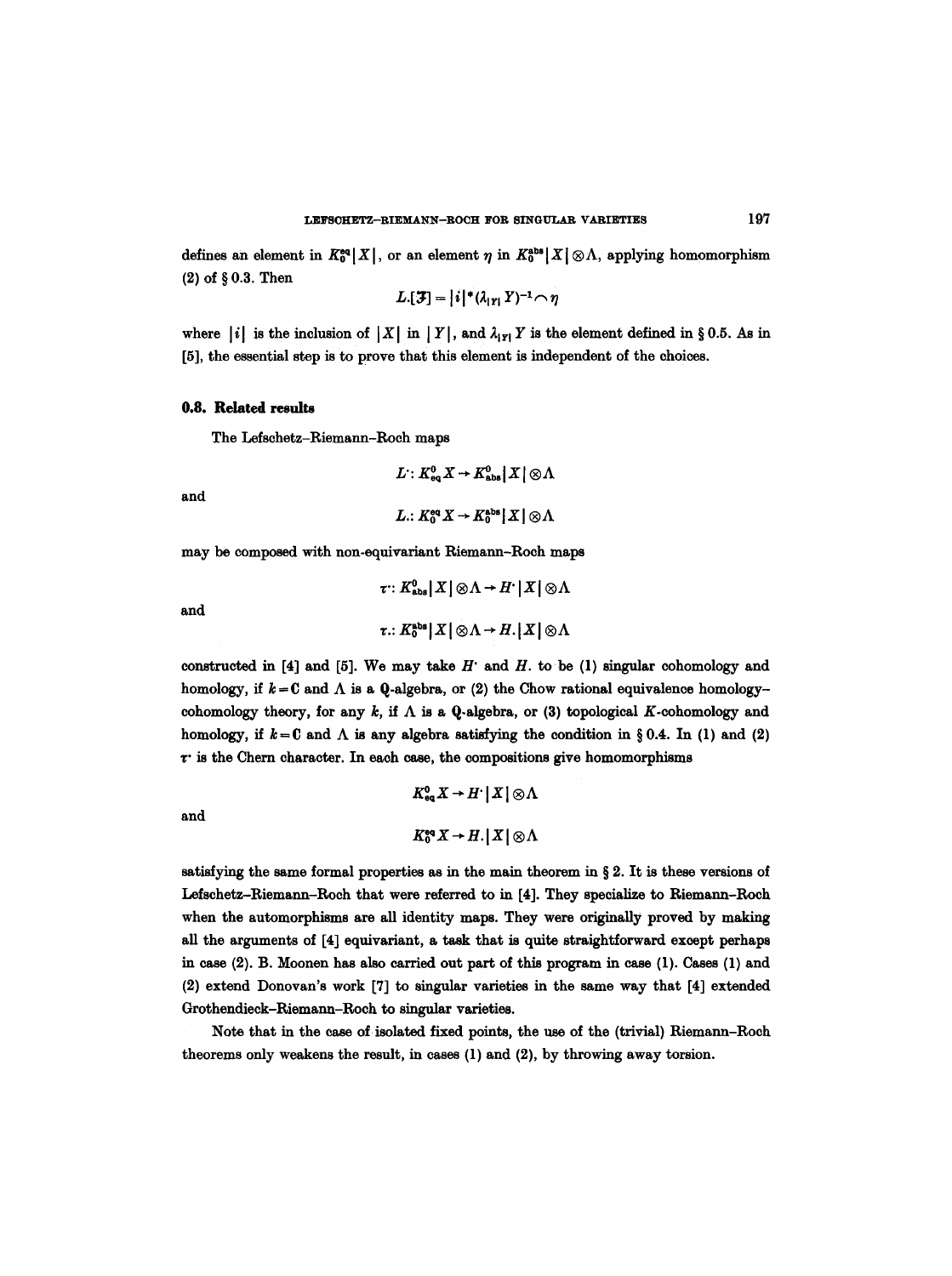In  $[11]$  it is proved that L. induces an isomorphism

$$
K_0^{\text{eq}} X \otimes_{\mathbb{Z}{k_1}} \Lambda \to K_0^{\text{abs}} |X| \otimes \Lambda.
$$

The inverse is induced by the inclusion of  $|X|$  in X. The Lefschetz-Riemann-Roch theorem we prove in § 2 can be deduced from this localization theorem. A similar localization theorem was first found in the non-singular case by Nielsen [i0], where the result was combined with Riemann-Roch on the fixed point variety to obtain fixed point formulas.

#### **0.9. G-varieties and sheaves**

If a finite group G acts on a variety X, one may form the Grothendieck group  $K_0^G X$ (resp.  $K^o_{\alpha}X$ ) of coherent (resp. locally free) G-sheaves on X. As long as the order of G is prime to the characteristic, there is no difficulty in extending our results to this situation. We refer to [3] for a discussion which emphasizes this point of view, and the relation of these groups to equivariant topological  $K$ -theory. When  $G$  is cyclic, the fixed point theorem we prove in this paper is stronger, however, since we do not require the liftings of the actions on the sheaves to have finite order.

In  $\S 4$  we apply our results to calculate the homology Todd class of a quotient variety  $X/G$  in terms of data on the fixed point schemes in X of the action of the elements of  $G$ . The formula is particulary explicit for varieties arising from quasi-homogeneous polynomials.

There are other situations where questions regarding more general group actions are reduced to questions about the action of one automorphism (cf. [2]). On the other hand, it is not clear how to extend our results to endomorphisms of varieties which are not of finite order (see [8] for the case of the Frobenius, and [15] for non-singular complex manifolds, however).

#### **0.10. Conventions**

All varieties, morphisms, and sheaves will be assumed to be equivariant unless otherwise stated; adjectives such as non-singular, local complete intersection, proper, locally free, etc., refer to the underlying non.equivariant varieties, morphisms, or sheaves. As in [5], we use the word "variety" for "quasi-projective k-scheme".

#### **0.11. Acknowledgements**

The form of these results, as well as the method of proof, is borrowed from our joint work with R. MaePherson. We thank him for his collaboration. We also thank M. Rosen for some useful advice.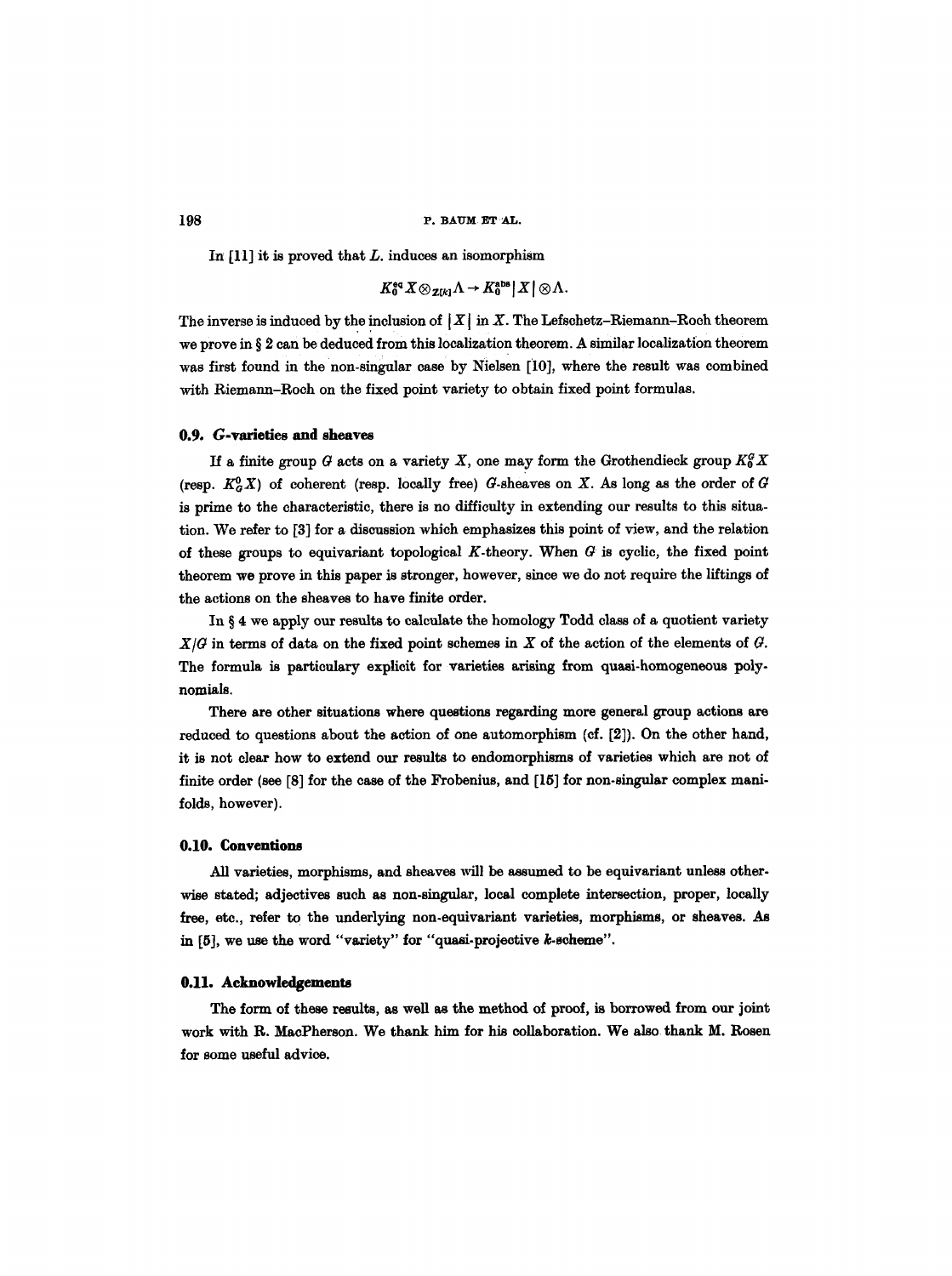# § 1. Equivariant K-groups

#### 1.1. Definitions

Let X be a closed (equivariant) subscheme of Y. Consider complexes  $\mathcal E$  of locally free sheaves on Y, exact off X, equipped with a homomorphism of complexes  $\varphi_{\varepsilon}: y^*\mathcal{E} \to \mathcal{E}$ .. Define  $K^{\omega}_{Y}$  Y to be the free abelian group on the isomorphism classes of such complexes, modulo relations  $[\mathcal{E} .] = [\mathcal{E} .'] + [\mathcal{E} .'']$  for each exact sequence

$$
0\to \mathcal{E}.\prime\to \mathcal{E}.\to \mathcal{E}.\prime\to 0
$$

and  $[{\mathcal{E}}] = 0$  if  ${\mathcal{E}}$  is exact on all of Y;  $[{\mathcal{E}}]$  denotes the class in  $K^{\alpha}_{X}$  Y determined by the complex  $\mathcal{E}$ . The definitions and basic properties are the precise analogues of those given in  $[5]$ ,  $\S$  1, for the non-equivariant case, so we include only a brief summary.

If  $f: Y' \rightarrow Y$  is a morphism, and  $f^{-1}(X) \subseteq X'$ , there is a *pull-back* homomorphism

$$
f^*\colon K_X^{\text{eq}} Y \to K_X^{\text{eq}} Y'
$$

defined by  $f^*[\mathcal{E} .] = [f^* \mathcal{E} .]$ . If  $X_i \subset Y_i$ , there is an external product

$$
K_{X_1}^{\text{eq}} Y_1 \otimes K_{X_2}^{\text{eq}} Y_2 \overset{\times}{\to} K_{X_1 \times X_2}^{\text{eq}} (Y_1 \times Y_2)
$$

defined by  $[\mathcal{E}_1] \times [\mathcal{E}_2] = [\mathcal{E}_1 \boxtimes \mathcal{E}_2]$ , and the corresponding internal products. If i:  $Y \rightarrow Z$ is a closed imbedding of finite Tor dimension, and  $X$  is closed in  $Y$ , there is a Thom-Gysin homomorphism

$$
i_*: K_X^{\rm eq} Y \to K_X^{\rm eq} Z
$$

defined by  $i_*[E.]=[\mathcal{F}.]$ , where  $\mathcal{F}.\rightarrow i_*\mathcal{E}$  is an equivariant resolution, i.e., a resolution in the non-equivariant sense which is also a morphism of equivariant complexes of sheaves on Z. The existence of equivariant resolutions follows exactly as in the absolute case [5], App. 2 and from the fact that an equivariant sheaf on a quasi-projective scheme is the image of an equivariant locally free sheaf (cf. [7], 2.2).

There is also a *homology* map

$$
h\colon K_X^{\mathrm{eq}} Y\to K_0^{\mathrm{eq}} X
$$

defined by  $h[E.]=\sum_{ }(-1)^{i}[\mathcal{H}_{i}(\mathcal{E})]$ , where  $\mathcal{H}_{i}(\mathcal{E})$  are the homology sheaves of the complex  $\mathcal{E}.$  (with the induced equivariant maps); we have used the fact that  $K_0^{eq}X$  may be identified with the Grothendieck group of equivariant sheaves on  $Y$  which are supported on  $X$ . The six properties of  $[5] \S 3.3$  are equally valid in the equivariant case.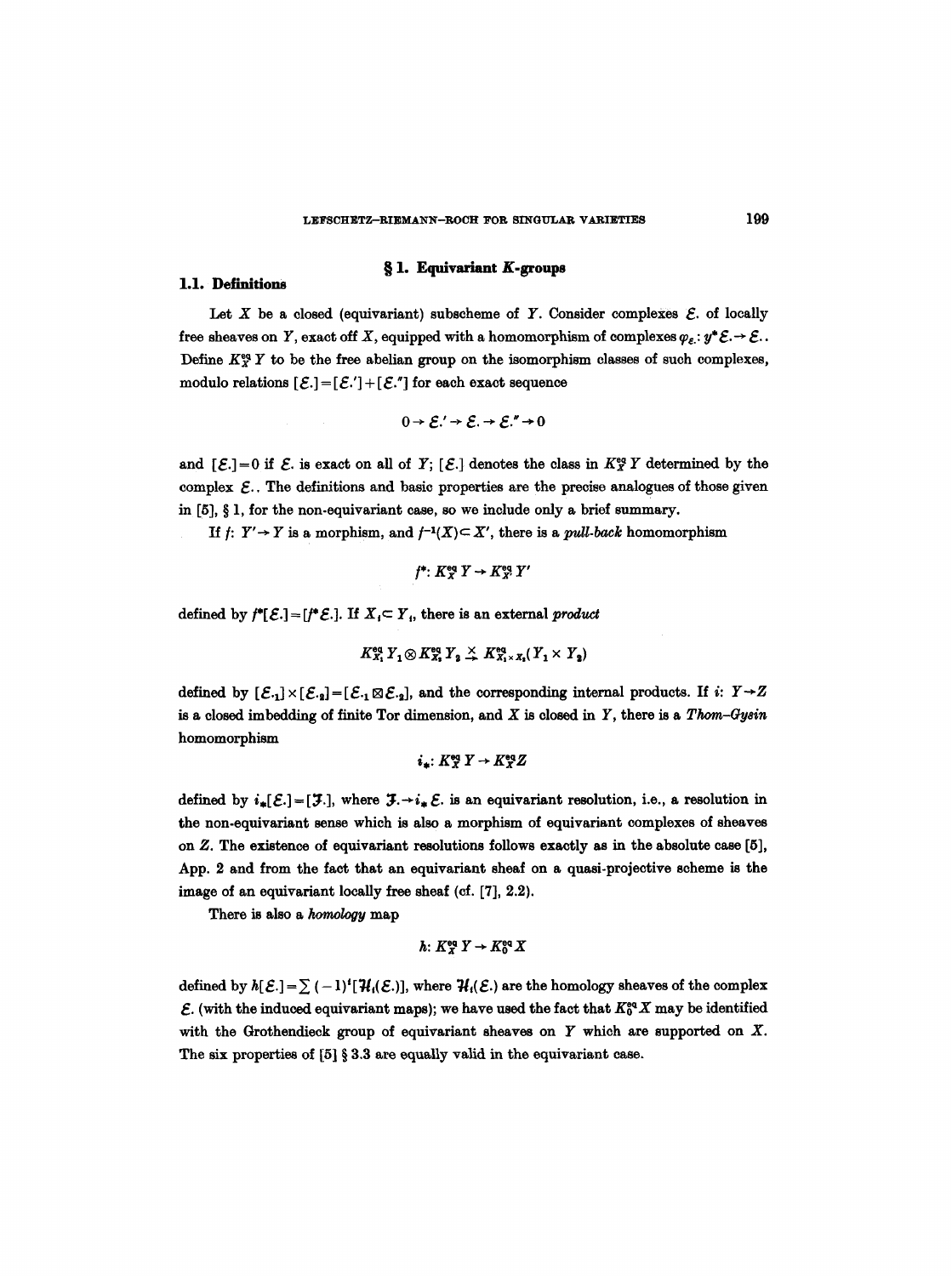### 1.2. Equivariant vector bundles

An equivariant vector bundle E on an equivariant variety X has a morphism  $e: E \rightarrow E$ so that the diagram



commutes, where  $\pi$  is the vector bundle projection. The morphism e must respect the vector bundle structure on E; equivalently, if  $\mathcal E$  is the locally free sheaf of sections of the *dual* bundle  $E^{\vee}$ , e determines a morphism  $\varphi$  from  $x^* \mathcal{E} \to \mathcal{E}$  making  $\mathcal{E}$  into an equivariant locally free sheaf in the sense of §0.1, but with the additional condition that  $\varphi^{n}=1$ .

Important examples of equivariant vector bundles are normal and tangent bundles, and their exterior powers. If  $X$  is a local complete intersection in  $Y$ , the normal bundle  $N = N_{X,Y}$  is an equivariant vector bundle on X, and the conormal sheaf  $\mathcal{H}_{X,Y}$  is an equivariant locally free sheaf. If Y is a non-singular variety, its tangent bundle  $T<sub>y</sub>$  is an equivariant bundle, and the cotangent sheaf  $\Omega^1_Y$  is an equivariant locally free sheaf.

Since *n* is prime to the characteristic, the restriction of  $E$  to  $|X|$  splits canonically into a direct sum of vector bundles  $E^{(a)}$ , for  $a \in k$ ,  $a^n = 1$ , such that  $\varphi$  is multiplication by a on  $E^{(a)}$ . Let  $E^{(\times)}$  be the direct sum of the  $E^{(a)}$  for  $a+1$ , so that  $\mathcal{E}|_{|X|} = \mathcal{E}^{(1)} \oplus \mathcal{E}^{(\times)}$ .

When  $E$  is regarded as an equivariant variety, the fixed point scheme  $|E|$  may be identified with  $E^{(1)}$ , and the bundle  $E^{(*)}$  measures the extent of non-transversality in the square

$$
\begin{array}{c}\n|X| \xrightarrow{\quad |i| \rightarrow |E| \\
} \downarrow \downarrow \downarrow \\
X \xrightarrow{\quad i \quad E}\n\end{array}
$$

where the horizontal maps are zero-section imbeddings. The Koszul-Thom complex  $\Lambda \pi^* \mathcal{E}$  gives an equivariant resolution of  $i_* O_X$  on E. This restricts to the complex

$$
||\Lambda||\pi|^* \mathcal{E}^{(1)} \otimes \Lambda^* |\pi|^* \mathcal{E}^{(1)}
$$

on  $|E|$ . It follows that the Thom-Gysin maps can only be compatible with the restriction to fixed point schemes if they are modified as in the following section.

## **1.3. Modified maps**

The groups  $K^{\text{eq}}_X Y$  are all modules over  $K^0_{\text{eq}}$  (Spec  $(k)$ ) =  $\mathbb{Z}[k]$ . When  $\Lambda$  is a  $\mathbb{Z}[k]$  algebra as in  $§$  0.4, set

$$
K^{\rm eq}_X Y_{\Lambda} = K^{\rm eq}_X Y \otimes_{\mathbf{Z}[k]} \Lambda.
$$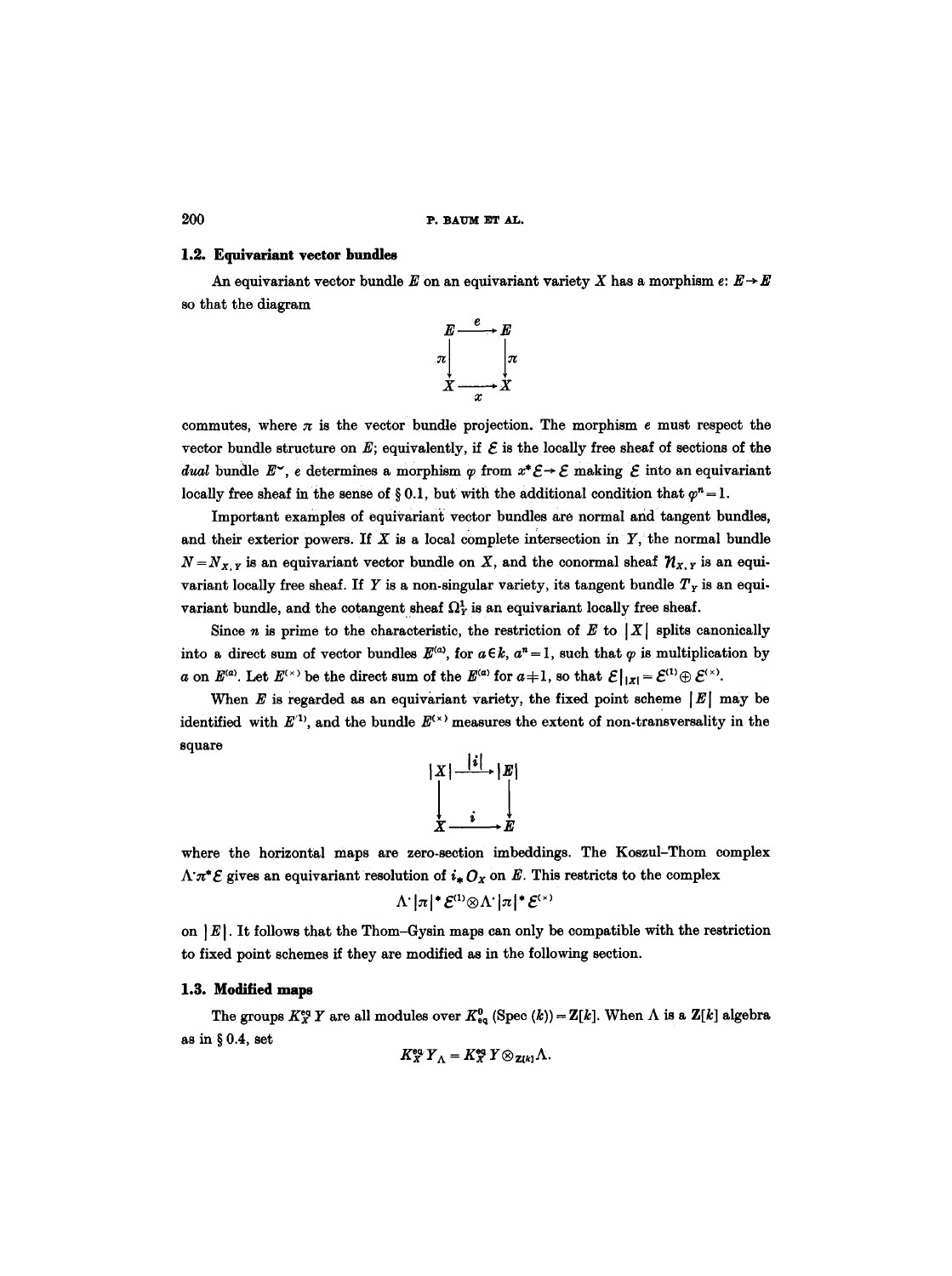Let i:  $Y \rightarrow Z$  be a closed imbedding of non-singular equivariant varieties. If X is closed in Y, define *modi/ied Thom-Gysin maps* 

$$
\tilde{i}_{\ast} : K^{\text{eq}}_{|X|} || Y ||_{\Lambda} \to K^{\text{eq}}_{|X|} ||Z||_{\Lambda}
$$

by the formula  $\tilde{i}_{*}(\xi) = |i|_{*} (\lambda_{-1} \mathcal{H}^{\vee}) \cdot \xi$  where  $|i|_{*}$  are the Thom-Gysin maps of § 1.1,  $\mathcal{H}$ is the conormal sheaf to Y in Z, and  $\lambda_{-1}\mathcal{U}^{(\times)} = \sum_{i=1}^{\infty} (-1)^i \Lambda^i \mathcal{U}^{(\times)}$  in  $K^0_{\text{eq}} | Y |$ .

These modified Thom-Gysin maps satisfy the same properties as before. The functoriality follows from the equation

$$
\lambda_{-1}(\mathcal{E}_2^{(\times)}) = \lambda_{-1}(\mathcal{E}_1^{(\times)}) \cdot \lambda_{-1}(\mathcal{E}_3^{(\times)})
$$

for an exact sequence  $0 \rightarrow E_1 \rightarrow E_2 \rightarrow E_3 \rightarrow 0$  of equivariant vector bundles.

The homology maps must be modified to be compatible with the modified Thom-Gysin maps. If X is a closed subscheme of a non-singular Y,  $j: X \rightarrow Y$  the inclusion, and  $|X|$  is projective, define the *modified homology map* 

$$
\hslash\colon K^{\tt eq}_{\{X\}}\big|\,Y\big|_\Lambda\to K^{\tt abs}_0\,\big|\,X\big|\otimes\Lambda
$$

by the formula

$$
\tilde{h}(\xi)=|j|^*(\lambda_{|Y|}Y)^{-1}\frown h(\xi).
$$

Here h is the unmodified map of § 1.1, and we have identified  $K_0^{eq} |X|_A$  with  $K_0^{abs} |X| \otimes \Lambda$ by § 0.3;  $\lambda_{|Y|}$  Y is the invertible element in  $K^0_{\text{abs}} | Y | \otimes \Lambda$  constructed in § 0.5.

It is easy to verify that the modified homology maps also satisfy the six properties in  $[5]$ , § 3.3. The compatibility of the modified homology maps with the modified Thom-Gysin maps, for example, uses the standard exact sequence relating the tangent and normal bundles of an imbedding of non-singular varieties--which is the reason for the modification.

#### **1.4. Deformation**

Define the homomorphism

$$
L: K_X^{\text{eq}} Y \to K_{|X|}^{\text{eq}} |Y|_{\Lambda},
$$

for X closed in Y, to be the pull-back homomorphism induced by the inclusion of  $|Y|$ in Y, followed by the base extension from  $\mathbf{Z}[k]$  to  $\Lambda$ . It is obvious that L commutes with pull-backs and products. For the Thom-Gysin maps we have the following lemma.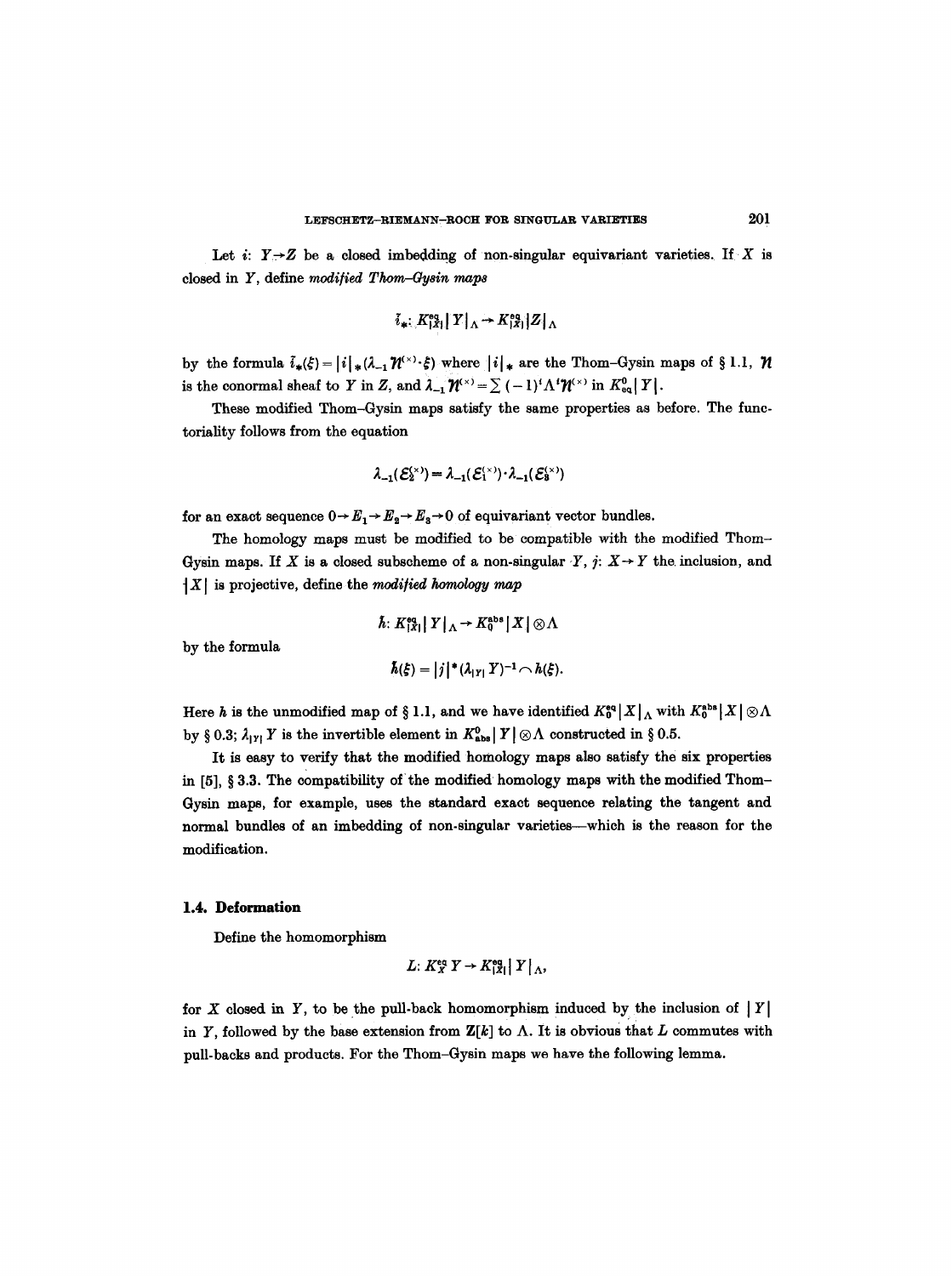MAIN LEMMA. If  $i: Y \rightarrow Z$  is a closed imbedding of non-singular varieties, X is closed *in Y, and*  $|X|$  *is projective, then the diagram* 

$$
K_X^{\text{eq}} Y \xrightarrow{L} K_{|X|}^{\text{eq}} |Y|_{\Lambda}
$$
  
\n
$$
K_X^{\text{eq}} Z \xrightarrow{L} K_{|X|}^{\text{eq}} |Z|_{\Lambda}
$$

commutes.

*Proof.* Construct the deformation diagram of [5], § 2, i.e.,

$$
\begin{array}{ccc}\nY & \xrightarrow{j_1} & Y \times A^1 \leftarrow \xrightarrow{j_0} & Y \\
\downarrow i & & & \downarrow \\
Z & \xrightarrow{k_1} & W \leftarrow k_0 & N\n\end{array}
$$

and note by its construction that all the varieties and maps are equivariant; here  $A<sup>1</sup>$  is the affine line over  $k$ , with the identity automorphism. The induced diagram of fixed point schemes is



which is the deformation diagram for the inclusion of  $|Y|$  in  $|Z|$ . All the squares of the above diagrams are transversal (Tor independent). The proof now concludes precisely as in [5], § 2. (Note that we have already checked the compatibility of  $L$  with the modified Thom-Gysin maps for the normal bundle situation.)

# § 2. The Lefschetz-Riemann-Roch theorem

*Definition 2.1.* Let X be a quasi-projective, equivariant scheme such that  $|X|$  is projective. Define a homomorphism

$$
L: K^{\tt eq}_0X\to K^{\tt abs}_0\|X\|\otimes \Lambda
$$

as follows. Choose an equivariant imbedding of  $X$  in a non-singular quasi-projective  $Y$ (cf. Lemma  $(i)$  below), and then  $L$ . is the composite

$$
K_0^{\text{eq}}X \xleftarrow{\hbar} K_0^{\text{eq}}Y \xrightarrow{L} K_{|X|}^{\text{eq}}|Y|_{\Lambda} \xrightarrow{\hbar} K_0^{\text{abs}}|X| \otimes \Lambda
$$

where  $L, h$  and  $h$  are defined in § 1.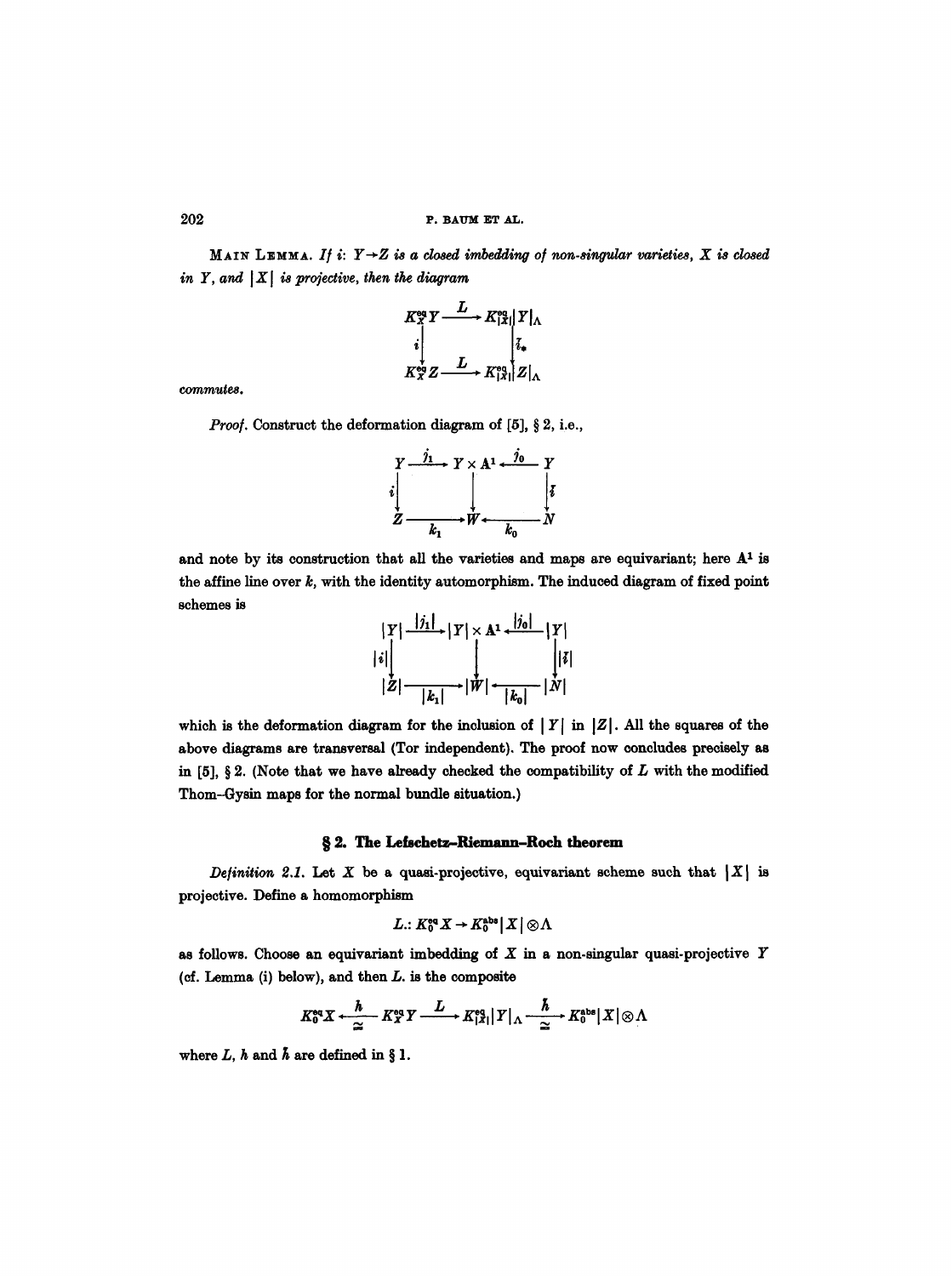THEOREM 2.2. *The homomorphism L. is independent of the imbedding, and satis/ies:*  1 (covariance). For every proper morphism  $f: X \rightarrow X'$ , the diagram

$$
K_0^{\text{eq}}X \xrightarrow{L} K_0^{\text{abs}} |X| \otimes \Lambda
$$
  

$$
f_* \downarrow \qquad \qquad |f|_*
$$
  

$$
K_0^{\text{eq}}X' \xrightarrow{L} K_0^{\text{abs}} |X'| \otimes \Lambda
$$

*commutes.* 

2 (module). *For every X, the diagram* 

$$
K_{\circ q}^{0} X \otimes K_{0}^{\circ q} X \xrightarrow{L^{2} \otimes L_{\circ}} (K_{\text{abs}}^{0} | X | \otimes \Lambda) \otimes_{\Lambda} (K_{0}^{\text{abs}} | X | \otimes \Lambda)
$$
  
\n
$$
\wedge \qquad \qquad \downarrow
$$
  
\n
$$
K_{0}^{\text{eq}} X \xrightarrow{L_{\circ}} K_{0}^{\text{abs}} | X | \otimes \Lambda
$$

*commute&* 

3 (product). For every  $X_1$ ,  $X_2$ , the diagram

$$
K_0^{\text{eq}} X_1 \otimes K_0^{\text{eq}} X_2 \xrightarrow{L. \otimes L.} (K_0^{\text{abs}} | X_1 | \otimes \Lambda) \otimes_{\Lambda} (K_0^{\text{abs}} | X_2 | \otimes \Lambda)
$$
  
\n
$$
\times \begin{vmatrix}\nL. & \downarrow \\
\times \\
K_0(X_1 \times X_2) & \downarrow \\
\hline\n\end{vmatrix} \times K_0^{\text{abs}} (| X_1 \times X_2 |) \otimes \Lambda
$$

*commutes.* 

4 (restriction). *If j:*  $U \rightarrow X$  is the inclusion of an open equivariant subscheme in X, then *the diagram* 

$$
K_0 X \xrightarrow{L} K_0^{\text{abs}} |X| \otimes \Lambda
$$
  
\n
$$
j^* | \qquad |j|^*
$$
  
\n
$$
K_0 U \xrightarrow{L} K_0^{\text{abs}} |U| \otimes \Lambda
$$

commutes.

 $5.$  *If*  $X$  is non-singular, then

$$
L[O_X]=(\lambda_{|X|}X)^{-1}\cap [O_{|X|}]
$$

*where*  $\lambda_{|X|} X$  *is the class defined in* § 0.5.

6. If the automorphism x of X is the identity, then L.:  $K_0^{eq}X \to K_0^{abs}X[] \otimes \Lambda$  is the homomorphism  $(2)$  defined in § 0.3.

14 -792908 *Acta nmthematica* 143. Imprim6 Io 28 D6cembro 1979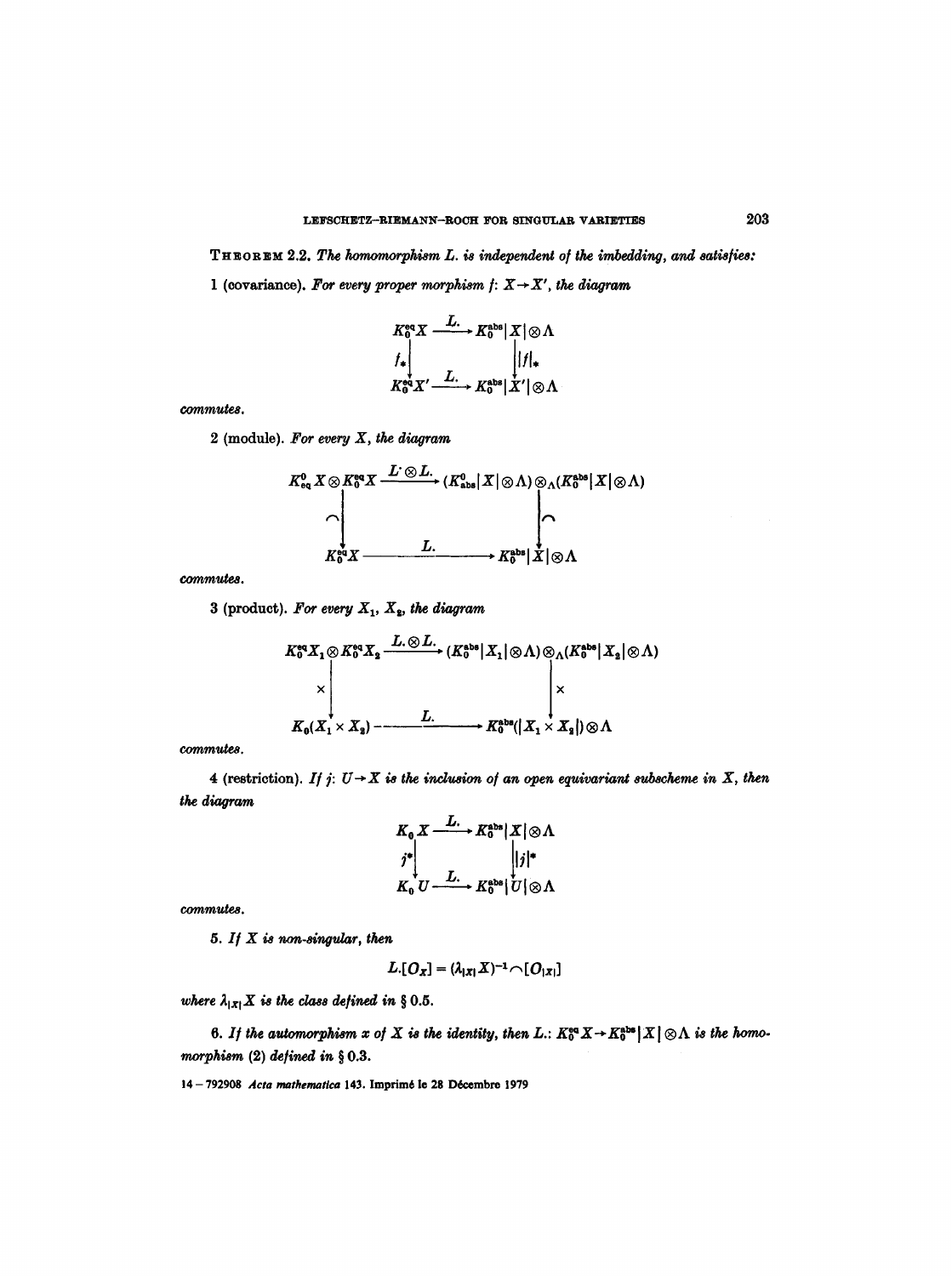The proof is entirely analogous to the proof of the Riemann–Roch theorem in [5],  $§ 4.$  Only in steps (5) and (7), and the proof of the module property in that, proof were facts required that did not follow formally from the general properties. The analogous facts needed for Lefschetz-Riemann-Roch are given in the following lemma, parts (iii), (ii), (iv) respectively.

LEMMA 2.3. (i) If  $X$  is an equivariant quasi-projective variety, then there is a projective space  $P = P^N$ , whose automorphism is given by a diagonal matrix, an open equivariant sub*variety U of P, and a closed equivariant imbedding of X in U.* 

(ii) *With P as in* (i), *and any equivariant variety X, the product mapping* 

$$
K_0^{\text{eq}} X \otimes K_0^{\text{eq}} P \xrightarrow{\times} K_0^{\text{eq}} (X \times P)
$$

*is an isomorphism.* 

(iii) With P as in (i), and f the mapping of P to a point, the diagram

$$
K_0^{\text{eq}}P \xrightarrow{L.} K_0^{\text{abs}}|P| \otimes \Lambda
$$
  
\n $f_*\Big| \qquad |f|_*$   
\n $K_0^{\text{eq}}(\text{pt.}) \xrightarrow{L.} K_0^{\text{abs}}(\text{pt.}) \otimes \Lambda$ 

*commutes; the horizontal maps L. are defined by imbedding the varieties in themselves.* 

(iv) If  $\mathcal E$  is an equivariant locally free sheaf on an equivariant variety  $X$ , there is a non $singular$  equivariant variety Y, with an equivariant locally free sheaf  $\tilde{\mathcal{E}}$  on Y, and an equi*variant morphism*  $f: X \rightarrow Y$  *such that*  $f^* \tilde{\mathcal{E}}$  and  $\mathcal{E}$  are isomorphic (as equivariant locally free *sheaves).* 

*Proof.* Parts (i)-(iii) are variations of rather standard facts. We sketch the proofs in geometric language, and refer to the literature for alternative descriptions.

For (i), choose a (non-equivariant) closed imbedding of  $X$  in an open subvariety  $V$ of a projective space Q. Let  $Q_i = Q$  and  $V_i = V$  for  $i = 1, ..., n$ , and define an automorphism on the product  $Q_1 \times \ldots \times Q_n$  by sending  $(p_1, ..., p_n)$  to  $(p_2, p_3, ..., p_n, p_1)$ . Imbed X equivariantly in  $V_1 \times ... \times V_n$  by sending  $p \in X$  to  $(x(p), x^2(p), ..., x^n(p))$ . Use the Segre imbedding to imbed  $Q_1 \times ... \times Q_n$  in a projective space P<sup>N</sup>. The above automorphism extends canonically to a linear automorphism of order n on  $\mathbb{P}^N$ , and there is a canonical open set U of  $\mathbf{P}^N$  that intersects  $Q_1 \times ... \times Q_n$  in  $V_1 \times ... \times V_n$ . The automorphism is diagonizable since n is prime to the characteristic.

A simple proof of (ii) can be obtained by following Quillen ( $[12]$ , § 8). A matrix for the automorphism p of P gives a homomorphism from  $p^*O(1)$  to  $O(1)$ , so all the sheaves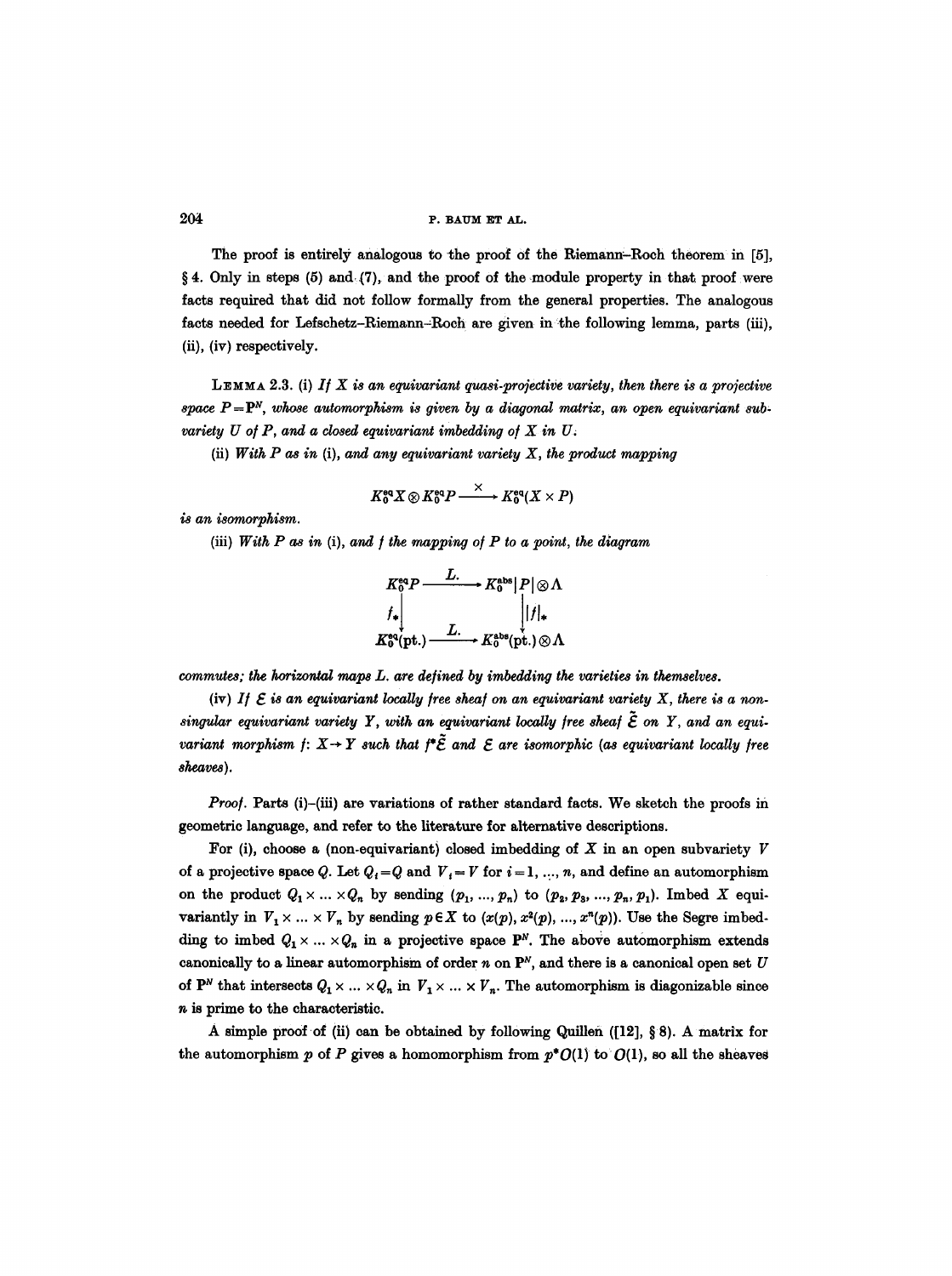$O(k)$  become equivariant. As in [12], we can confine our attention to those equivariant sheaves  $\mathfrak{F}$  on  $X \times P$  such that  $H^{i}(\mathfrak{F}(-i))=0$  is  $i > 0$ ; such sheaves have canonical resolutions

$$
0 \to T_{N}(\mathcal{F}) \otimes \mathcal{O}(-N) \to \ldots \to T_{0}(\mathcal{F}) \otimes \mathcal{O} \to \mathcal{F} \to 0
$$

for coherent sheaves  $T<sub>i</sub>(\mathcal{F})$  on X. The  $T<sub>i</sub>(\mathcal{F})$  are exact functors of  $\mathcal{F}$ , from which it follows that the above is an equivariant resolution of  $J$  (by coherent sheaves). If  $J$  is locally free, then the  $T<sub>i</sub>(J)$  are locally free on X. This proves (ii), This same argument gives the expected relation between  $K_0^{eq}(P(E))$  (resp.  $K_{eq}^0P(E)$ ) and  $K_0^{eq}X$  (resp.  $K_{eq}^0X$ ) for any equivariant vector bundle E on X.

When X is a point, this shows that  $K_0^{\text{eq}}P$  is generated over  $\mathbb{Z}[k]$  by the elements  $l^i$ ,  $l=[Q(1)], i=0, 1, ..., N.$ 

Let  $\iota$  be the inclusion of |P| in P, and consider the homomorphisms

$$
K_0^{\text{eq}}|P|_{\Lambda} \xrightarrow{\iota_*} K_0^{\text{eq}}P_{\Lambda} \simeq K_{\text{eq}}^0 P_{\Lambda} \xrightarrow{\iota^*} K_{\text{eq}}^0|P|_{\Lambda} \simeq K_0^{\text{eq}}|P|_{\Lambda}
$$

of free  $\Lambda$ -modules of rank =  $N+1$ ; the unnamed isomorphisms are Poincaré duality isomorphisms. We have seen in § 1.4 that the composite is multiplication by the unit  $\lambda_{\text{LP}}P$ . Therefore  $\iota_*$  and  $\iota^*$  are isomorphisms. To prove (iii), consider the diagram

$$
K_0^{\text{eq}}|P| \xrightarrow{\iota_{\text{4}}} K_0^{\text{eq}}P \xrightarrow{f_{\text{4}}} K_0^{\text{eq}}(pt.)
$$
  
\n
$$
L \downarrow L \downarrow L
$$
  
\n
$$
K_0^{\text{abs}}|P| \otimes \Lambda \xrightarrow{\text{id}} K_0^{\text{eq}}|P| \otimes \Lambda \xrightarrow{|f|_{\text{4}}} K_0^{\text{abs}}(pt.) \otimes \Lambda,
$$

where the vertical maps are defined by using the imbeddings of the varieties in themselves. The left square commutes by the analogue of Step  $(1)$  of  $[5]$ , § 4, and the outside rectangle clearly commutes. The desired commutativity of the right square follows from the surjectivity of  $\iota_*$ , after base extension from  $\mathbb{Z}[k]$  to  $\Lambda$ . (One can also prove (iii) by the deformation argument of [5], Appendix 3.)

To prove (iv), choose a (non-equivariant) non-singular variety Q with a locally free sheaf  $\mathcal{F}$ , and a morphism  $g: X \rightarrow Q$  such that  $g^* \mathcal{F} = \mathcal{E}$  ([4] Appendix § 3.2). Replace Q by the equivariant variety  $Q_1 \times ... \times Q_n$  just as in the proof of (i), and  $\mathcal F$  by  $\mathrm{pr}_n^*$  ( $\mathcal F$ ), where  $\mathrm{pr}_n$ is the projection to the last factor. Thus we may assume  $g: X \rightarrow Q$  is an equivariant morphism  $g^* \mathcal{F} = \mathcal{E}$ , but  $\mathcal F$  is not yet equivariant.

Now let  $H_t$  be the vector bundle on Q whose sheaf of sections is

$$
\mathcal{H}_i = \mathcal{H}om((q^i)^* \mathcal{F}, (q^{i-1})^* \mathcal{F})
$$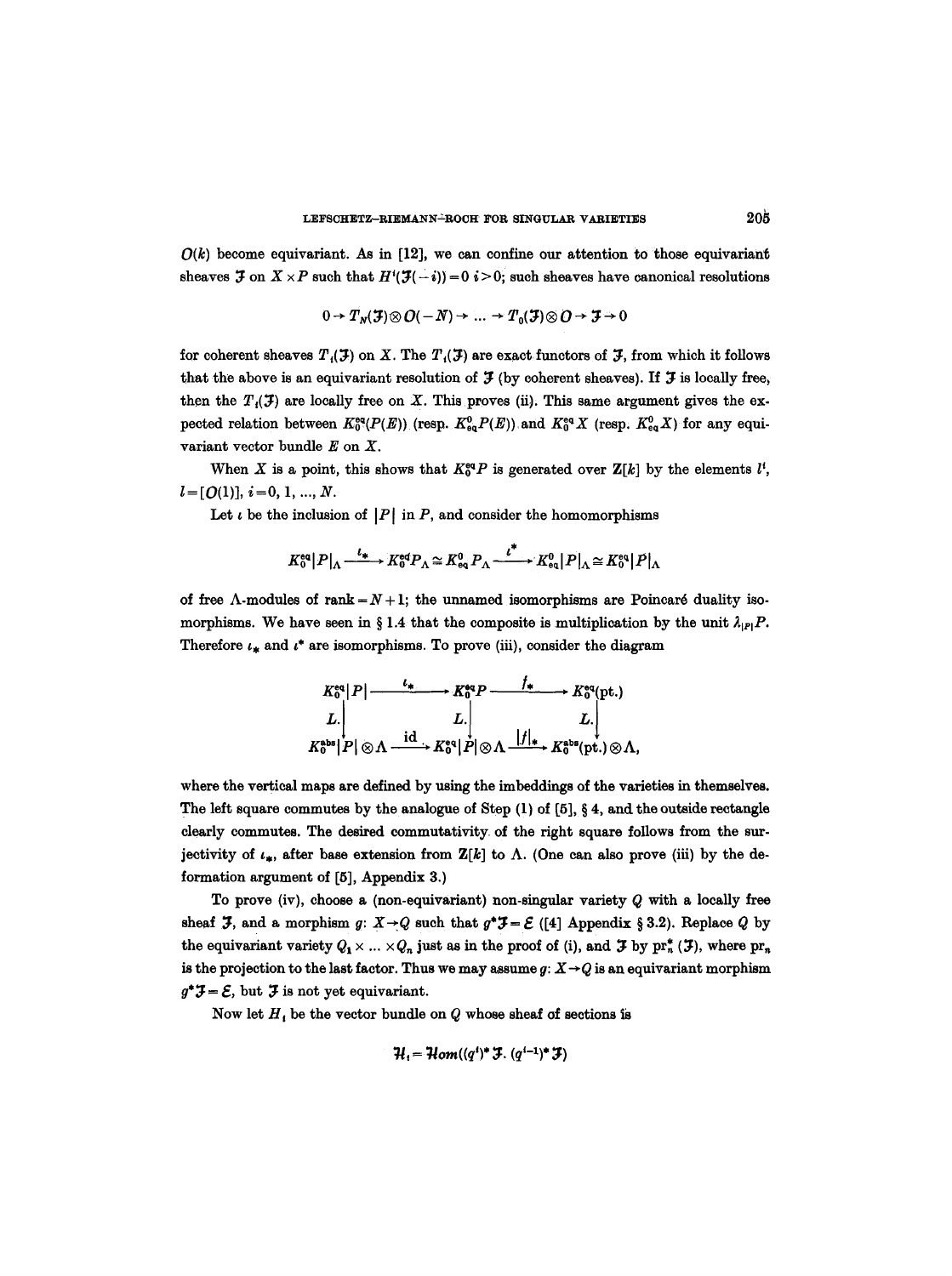for  $i = 1, 2, ..., n$ , and let

$$
Y = H_1 \times_Q \dots \times_Q H_n
$$

be the fibre product, with projection  $\pi: Y \rightarrow Q$ . The canonical isomorphisms  $\mathcal{H}_i \cong q^* \mathcal{H}_{i-1}$ determine an automorphism of Y permuting the factors  $H_t$ , so that  $\pi$  is an equivariant morphism. There is a canonical homomorphism from  $q^* \mathcal{F}$  to  $\mathcal{F}$  when these sheaves are pulled back to  $H_1$ ; since  $\pi$  factors through the projection from Y to  $H_1$ , this makes  $\tilde{\mathcal{E}} = \pi^* \mathcal{F}$ into an equivariant sheaf on Y. Since the homomorphism  $\varphi_s$ :  $x^* \mathcal{E} \to \mathcal{E}$  determines homomorphisms  $(x^{i-1})^*(\varphi_{\varepsilon})$ :  $(x^i)^* \mathcal{E} \to (x^{i-1})^* \mathcal{E}$ , the mapping  $g: X \to Q$  factors through Y,  $g = \pi \circ f$ , in such a way that  $f^*\tilde{\mathcal{E}}$  is equivariantly isomorphic to  $\mathcal{E}$ .

# 2.4. Uniqueness

Property 6, which has no analogue in the non-equivariant case, follows immediately from the construction of L.. For a general projective X, if  $\iota$  is the inclusion of  $|X|$  in X, it follows from Properties 1 and 6 that  $L \cdot \mathfrak{0}_{*}$  is the homomorphism  $K_0^{\text{eq}} | X | \rightarrow K_0^{\text{abs}} | X | \otimes \Lambda$ of § 0.3. Since  $\iota_*$  becomes an isomorphism after base extension to  $\Lambda$  [11], it follows that L. is the only homomorphism satisfying Properties 1 and 6 of the theorem.

### § 3. Local invariants

#### 3.1. Local complete intersections

Let V be a connected component of  $|X|$ , and let  $L_v X$  be the component of  $L[O_X]$ in  $K_0^{\text{abs}} V \otimes \Lambda$  (cf. § 0.5). We will describe  $L_V X$  in case X is a local complete intersection in a neighborhood of V. By Property 4 of the theorem,  $L_v X$  depends only on an equivariant neighborhood of  $V$  in  $X$ , so we may assume  $X$  is itself a local complete intersection, and that  $V = |X|$ . For any equivariant imbedding of X in a non-singular Y, there is an equivariant homomorphism

$$
\pmb{\mathcal{H}}\smash{\overset{d}{\longrightarrow}}\,i^*\Omega^1_1
$$

of locally free sheaves on X;  $\gamma$  is the conormal sheaf to the imbedding i of X in Y. Define

$$
\lambda_{\gamma} X = \lambda_{-1} (i^* \Omega^1_{Y} \times ) / \lambda_{-1} (\mathcal{H}^{\times})
$$

in  $K^0_{\text{abs}} V \otimes \Lambda$ , and define an integer

$$
e_V X = \text{rank } \mathcal{H}^{(1)} - \text{rank } (t^* \Omega_Y^{(1)}) + \dim V,
$$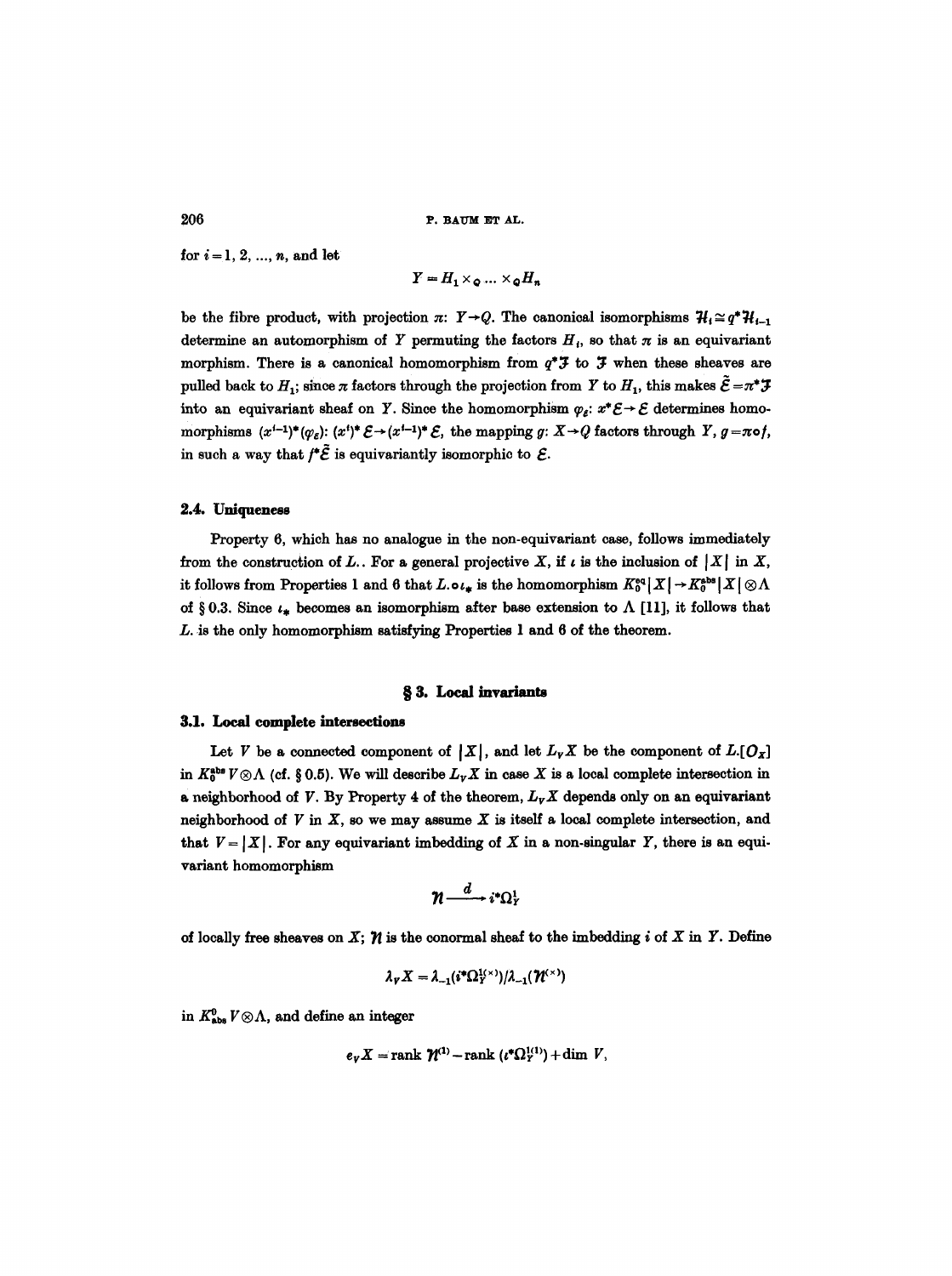where the superscripts (1) and ( $\times$ ) denote the trivial and non-trivial eigenspaces of the restrictions of the bundles to V, as in § 1.2. The usual proof of the uniqueness of the cotangent complex ([6], VIII 2.2) extends immediately to the equivariant case to show that these invariants are independent of the imbedding in Y.

PROPOSITION 3.2. (i)  $e_v X \ge 0$ .

(ii) *If*  $e_v X = 0$ , then *V* is a local complete intersection in |*Y*| of codimension equal to *the rank of*  $\mathcal{H}^{(1)}$ *, and* 

$$
L_{V}X=(\lambda_{V}X)^{-1}\cap [O_{V}].
$$

(iii) *If*  $e_v X > 0$ , then  $L_v X$  belongs to the submodule of  $K_0^{abs} V \otimes \Lambda$  generated by sheaves *whose support has dimension*  $<$  dim  $V$ .

*Proof.* We first assume there is an equivariant bundle E on Y of rank equal to the codimension of X in Y, and an equivariant section  $s$  of E which vanishes precisely (schemetheoretically) on  $X$ . Since this is always the case locally on  $Y$ , this case suffices to prove (i), (iii), and the first assertion in (ii), as well as the entire proposition if  $V$  is a point.

Let  $\mathcal E$  be the sheaf of sections of  $E^{\times}$ . The section s determines a Koszul complex  $\Lambda \cdot \mathcal{E}$  which is an equivariant resolution of  $O_x$  on Y. Corresponding to the decomposition  $E|_{1Y} = E^{(1)} \oplus E^{(1)}$ , the restrictions of s to Y decomposes into  $s^{(1)} \oplus s^{(1)}$ . Then  $s^{(1)} = 0$ since *s* is equivariant and  $s^{(1)}$  vanishes precisely on  $X \cap |Y| = V$ . It follows that codim  $(V, |Y|) \leq$ rank  $E^{(1)}$ . Since  $\mathcal{E}|_X = \mathcal{U}$ , inequality (i) follows. The Koszul complex  $\Lambda^* {\mathcal E}$  restricts to the tensor product of  $\Lambda^* {\mathcal E}^{(\times)}$  and  $\Lambda^* {\mathcal E}^{(1)}$  on  $|Y|$ . The complex  $\Lambda^* {\mathcal E}^{(1)}$  is the Koszul complex determined by the section  $s^{(1)}$ , while  $\Lambda \colon \mathcal{E}^{(\times)}$  is a complex of locally free sheaves with zero boundary homomorphism.

If  $e_V X = 0$ , the complex  $\Lambda \colon \mathcal{E}^{(1)}$  is a resolution of  $O_V$  on  $|Y|$ , and (ii) follows from the definition of L.  $O_X$ . If  $e_V X > 0$ , however, the alternating sum of the homology of the complex  $\Lambda' E^{(1)}$  is zero when localized at a generic point of a top-dimensional component of V ([13]), from which (iii) follows.

We sketch the proof of the formula in (ii) in the general ease. Consider the fibre square



and deform both inclusions  $X \subseteq Y$  and  $|X| \subseteq |Y|$  to the normal bundles N and N' respectively, by the process of § 1.4. In general we have an inclusion of  $N'$  in  $N^{(1)}$ , but under the assumption  $e_{\nu}X = 0$ , the previous local description shows that  $N' = N^{(1)}$ . We must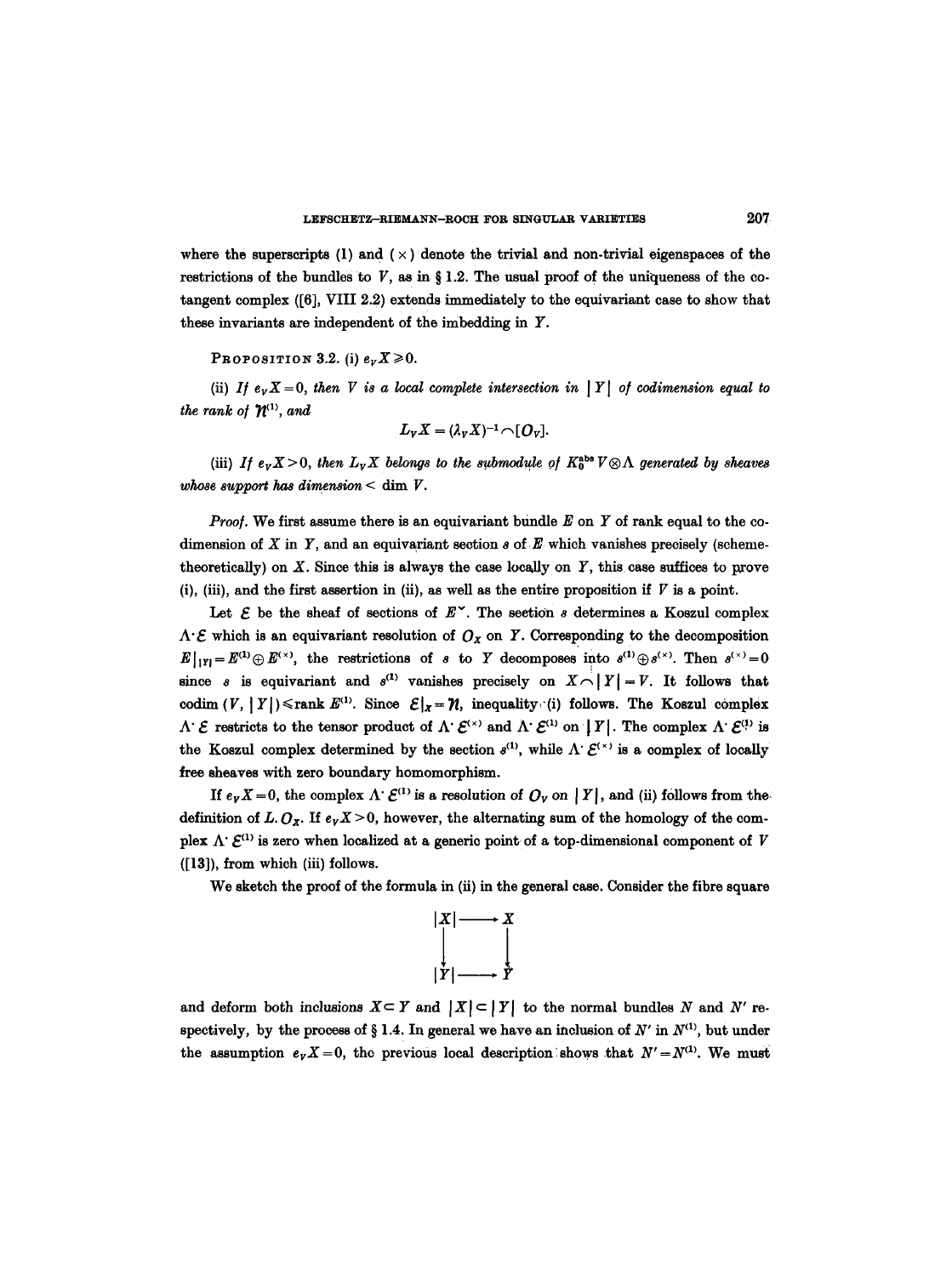therefore show that if we resolve  $O_x$  on Y, and restrict to  $|Y|$ , we have the same alternating sum of homology as when we resolve  $O_x$  on N and restrict to N'; in symbols,

$$
\sum (-1)^{i} [\mathrm{Tor}_{i}^{\mathcal{O}_{\mathcal{X}}}(\mathcal{O}_{|X|}, \mathcal{O}_{X})] = \sum (-1)^{i} [\mathrm{Tor}_{i}^{\mathcal{O}_{\mathcal{X}}}(\mathcal{O}_{X}, \mathcal{O}_{X})]
$$

in  $K_0^{\text{eq}}[X]$ . This is the equivariant analogue of the formula proved in [9] § 6, and it is proved in the same way.

#### **3.3. Isolated fixed points**

In case  $P$  is an isolated fixed point in  $X$ , and  $X$  is defined in a non-singular  $Y$  by a regular sequence of functions  $f_1, ..., f_r$ , we may assume  $y^*(f_i) = b_i f_i$  for some nth roots of unity  $b_1, ..., b_r$ . Let  $a_1, ..., a_m$  be the eigenvalues, counted with multiplicity, of the induced action on the tangent space to  $Y$  at  $P$ . Then

$$
e_{P}X = \#\{i|b_i = 1\} - \#\{j|a_j = 1\}
$$

and the local invariant is given by the formula

$$
L_{P} X = \begin{cases} 0 & \text{if } e_{P} X > 0 \\ \prod'_{i} ([1] - [b_{i}]) \\ \prod'_{i} ([1] - [a_{j}]) \end{cases} \cdot \text{length} (O_{P} | X|) \quad \text{if } e_{P} X = 0
$$

where the products are over the indices corresponding to eigenvalues which are not one; we have identified  $K_0^{\text{abs}}(P)\otimes\Lambda$  with  $\Lambda$  and used the same notation [c] for an element in  $\mathbf{Z}[k]$  as for its image in  $\Lambda$ .

This generalizes the Woods Hole Formula det  $(1-df<sub>P</sub>)^{-1}$  to the singular case. See [11] for examples where  $L_p X = 0$ .

## w 4. **Group actions**

#### **4.1. Quotient varieties**

In this section  $G$  will be a finite group of order  $n$  prime to the characteristic of the ground field k; the coefficient ring  $\Lambda$  will be k if char (k) = 0, or the quotient field of the Witt ring of k if char  $(k)$   $\neq$  0.

If G acts trivially on a projective scheme  $\overline{X}$ , and  $\overline{Y}$  is a coherent G-sheaf on  $\overline{X}$ , then

$$
n[\mathcal{F}^G] = \sum [\mathcal{F}(g, a)] \otimes [a] \tag{1}
$$

in  $K_0\overline{X}\otimes\Lambda$ . Here  $\mathfrak{F}^G$  denotes the G-invariant subsheaf of  $\mathfrak{F}$ ,  $\mathfrak{F}(g, a)$  is the subsheaf of **J** on which g acts by multiplication by  $a$ ; the sum is over all  $g$  in  $G$  and all nth roots of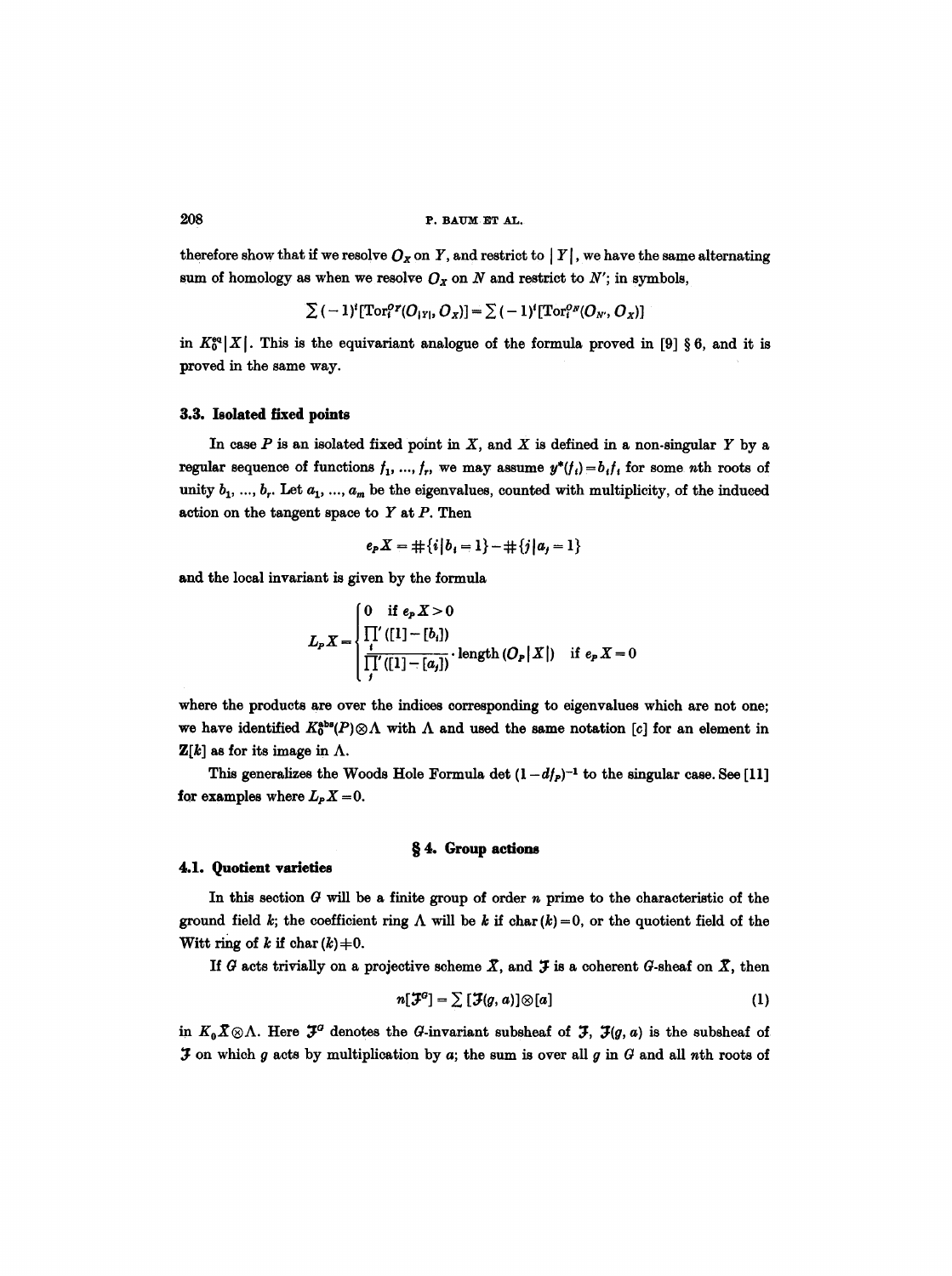unity a in k. When  $\bar{X}$  is a point, this amounts to a well-known formula for (Brauer) characters of G (cf. [14], Chap. 18.1 (ix)); the general case follows formally from this as in § 0.3.

Now let G act on a projective scheme X, with quotient  $\bar{X} = X/G$ , and quotient map  $\pi: X \to \overline{X}$ . For each g in G, let  $X^g$  be the fixed point subscheme of the action of g on X, and let  $\pi^g$ :  $X^g \to \bar{X}$  be the induced map. Let  $L^{(g)}$  denote the transformation constructed in § 2 for the endomorphism g on X (or  $\bar{X}$ ). If (1) is applied to the sheaf  $\pi_* \mathcal{O}_X$ , it gives

$$
n[O_{\overline{X}}] = \sum_{\varrho \in G} L^{(\varrho)}(\pi_* O_X). \tag{2}
$$

By the covariance of  $L^{(g)}$ , this implies the formula

$$
n[O_{\bar{X}}] = \sum_{g \in G} \pi^g_* L^{(g)} X \tag{3}
$$

in  $K_0X\otimes\Lambda$ , where  $L^{(g)}X=L^{(g)}O_X$  in  $K_0(X^g)\otimes\Lambda$ . This is similar to the procedurefollowed by Zagier [16].

If  $\tau: K_0\overline{X} \to H\overline{X}$  is one of the Riemann-Roch transformations constructed in [4], [5], with H. either ordinary homology or Chow theory (or topological K-theory),  $\tau$  may be applied to  $(3)$  to give a formula for the homology Todd class (or  $K$ -theory orientation class) of  $\overline{X}$ :

$$
\tau(\overline{X}) = \frac{1}{n} \sum_{g \in G} \pi^g_* \tau(L^{(g)} X). \tag{4}
$$

This gives a Riemann-Roch formula for the Euler characteristic of locally free sheaves E on  $\overline{X}$  in terms of invariants of the actions of G on X. For example, if the hypotheses of Proposition 3.2 (ii) are satisfied for each  $g$  in  $G$ , the formula

$$
\sum_{i} (-1)^{i} \dim H^{i}(\overline{X}, E) = \frac{1}{n} \sum_{g \in G} \int_{X^{g}} ch(\pi^{g*} E) \cup ch(\lambda_{X^{g}} X)^{-1} \cup td(T_{X^{g}})
$$
(5)

results. Here  $X^{\rho}$  is a local complete intersection with virtual tangent bundle  $T_{X^{\rho}}$ , and the integral takes the degree of the cohomology class of highest codimension.

#### 4.2. Weighted homogeneous varieties

Fix positive integers  $m_0, ..., m_r$ . Grade the polynomial ring  $k[z_0, ..., z_r]$  by giving  $z_i$ the degree  $m_i$ . A homogeneous ideal I in this ring has polynomial generators f such that

$$
f(t^{m_0}z_0, ..., t^{m_r}z_r) = t^d f(z_0, ..., z_r)
$$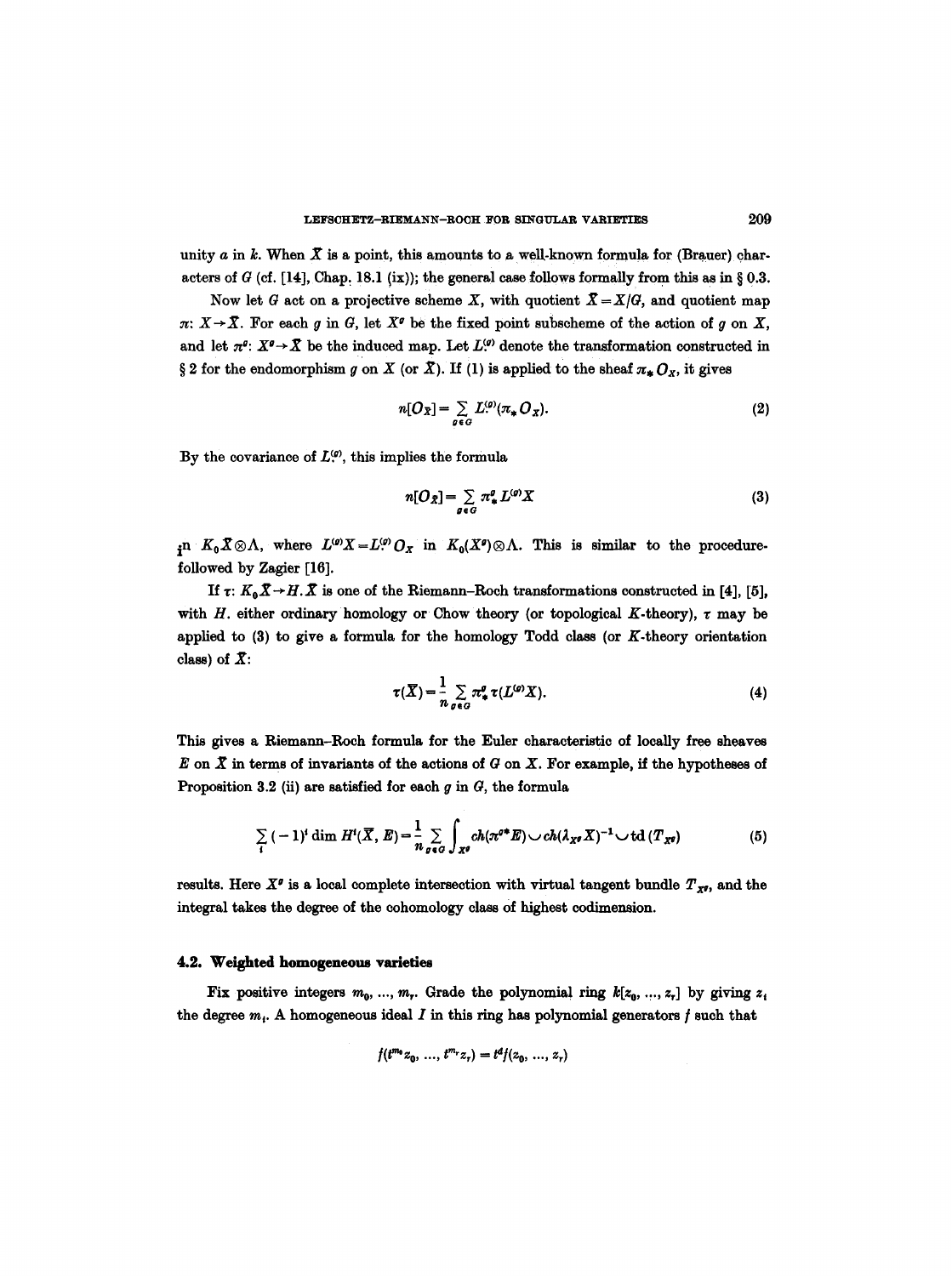for some d. The multiplicative group  $G_m$  acts on  $k^{r+1}$  by  $t \cdot (z_0, ..., z_r) = (t^{m_0}z_0, ..., t^{m_r}z_r)$ , preserving  $V=V(I)$ , and the quotient  $\bar{X}=V-\{0\}/G_m$  is a projective scheme:

$$
X = \text{Proj }(k[z_0, ..., z_r]/I).
$$

Let  $\varphi: k^{r+1} \to k^{r+1}$  be the map  $\varphi(x_0, ..., x_r) = (x_0^{m_0}, ..., x_r^{m_r})$ . Then  $\varphi^* I$  is a homogeneous ideal in  $k[x_0, ..., x_r]$  with its usual grading, and hence defines a projective scheme X;  $\varphi$ induces a morphism  $\pi: X \rightarrow \overline{X}$ .

Let  $G=\mu_{m_0}\times \ldots \times \mu_{m_r}$  be the product of the groups of  $m_i$ th roots of unity, acting as usual on  $k^{r+1}$ ;  $\varphi$  may be identified with the quotient map from  $k^{r+1}$  to  $k^{r+1}/G$ . Then G acts on X, and  $\bar{X} = X/G$ , with quotient map  $\pi$ .

If  $I$  is generated by a regular sequence of weighted homogeneous polynomials, then  $X$ will be a complete intersection in  $P<sup>r</sup>$ . The fixed point subschemes of the various g in G are the intersections of  $X$  with projective subspaces of  $P<sup>r</sup>$  obtained by setting some of the coordinate functions equal to zero. The calculation of the  $L^{(g)}X$  may be made as explicitly as desired.

For example, if  $I$  is generated by a single weighted homogeneous polynomial  $f$ , and  $f(P_i) \neq 0$ , where  $P_i$  is the point with a 1 in the *i*th place and 0 elsewhere, then each of the coordinate subspaces meets  $X$  properly, and the last formula of  $\S 4.1$  holds. In particular may be the "Brieskorn polynomial"

$$
f=z_0^{a_0}+z_1^{a_1}-\ldots+z_r^{a_r}.
$$

In this case, when  $k = 0$ , Atiyah [1] has an interesting Riemann-Roch formula identifying the Euler characteristics of the sheaves  $O_{\mathcal{X}}(m)$  with the index of an elliptic operator on the Brieskorn manifold obtained by intersecting V with a sphere  $S^{2r+1}$ .

#### **References**

- [1]. ATIYAH, M. F., Elliptic operators and compact groups. Springer Lecture Notes 401 (1974).
- [2]. ATIYAH, M. F. & SEGAL, G. B., The index of elliptic operators. II. Ann. of Math., 87 **(1968),** 531-545.
- [3]. PAUM, P., Fixed-point formula for singular varieties. To appear.
- [4]. BAuM, P., FULTON, W. & MAcPHERSON, R., Riemann-Roch for singular varieties. *Publ. Math. IHES,* 45 (1975), 101-167.
- -- Riemann-Roch and topological K-theory for singular varieties. Preceding article.
- [6]. BERTHELOT, P., GROTHENDIECK, A., ILLUSIE, L. et al., Théorie des intersections et théorème de Riemann-Roch. Séminaire de Géométrie Algébrique du Bois Marie 1966/67. SGA 6, Springer Lecture Notes 225 (1971).
- [7]. DONOVAN, P., The Lefschetz-Riemann-Roch formula. *Bull. Soc. Math. France*, 97 (1969), 257-273.